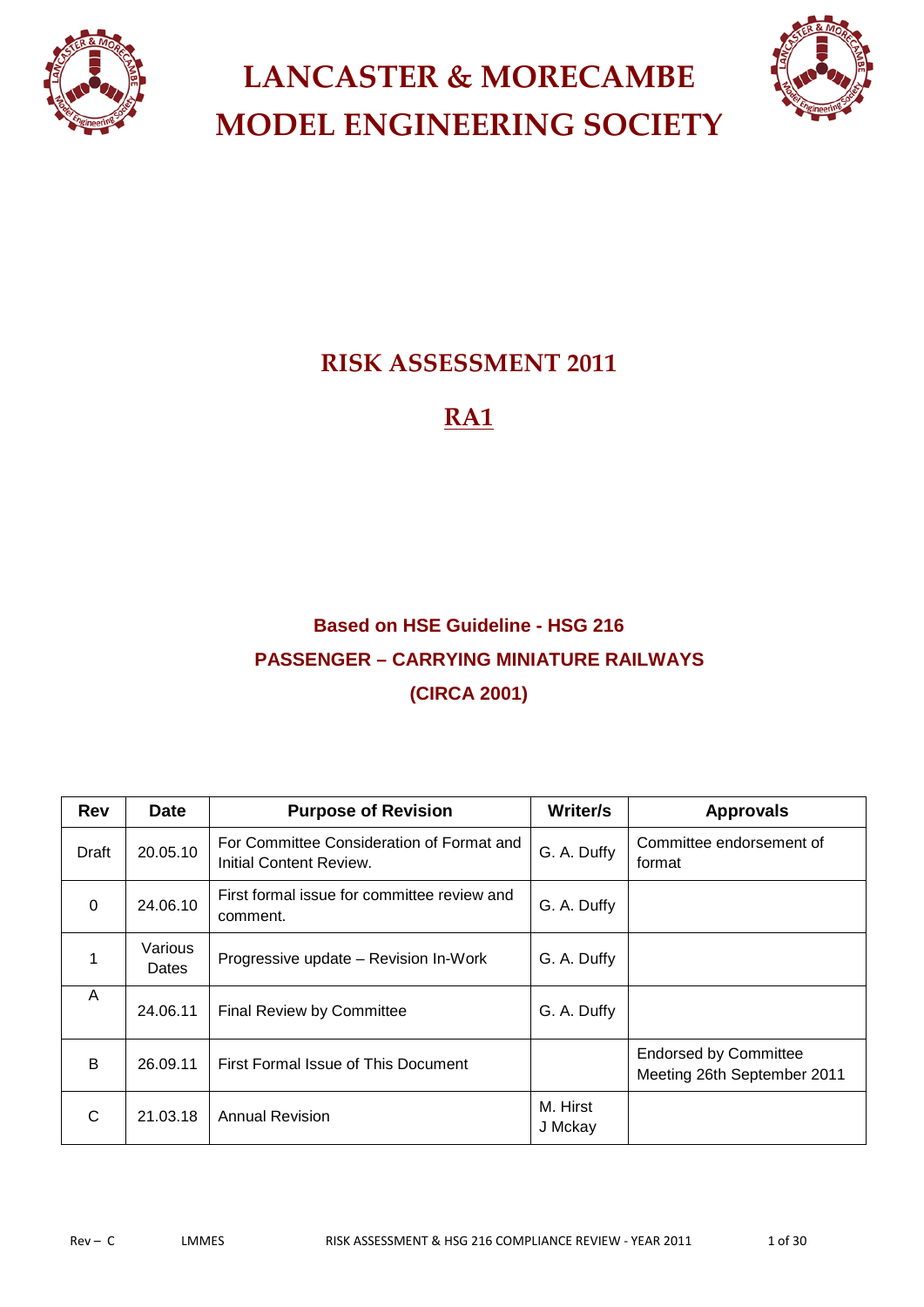



### **CONTENTS**

| <b>Introduction to the Risk Assessment</b><br>Page 3 |                                                                                                 |        |
|------------------------------------------------------|-------------------------------------------------------------------------------------------------|--------|
| Part 1                                               |                                                                                                 |        |
|                                                      | <b>Miniature Railway Installation Compliance Assessment</b><br>and Review in Respect of HSG 216 |        |
| 1A                                                   | <b>Outline Description of the Miniature Railway Installation</b>                                | Page 4 |
| 1B                                                   | <b>Operating Policy</b>                                                                         | Page 4 |
| 1 <sup>C</sup>                                       | <b>Boiler Safety</b>                                                                            | Page 5 |
| 1 <sub>D</sub>                                       | <b>Insurance</b>                                                                                | Page 6 |
| <b>1E</b>                                            | <b>HSG 216 Risk Topic Review</b>                                                                | Page 7 |
| Part 2                                               |                                                                                                 |        |

### **Annual Operational Risk Assessment**

| Table A        | <b>Access and Egress</b>                     | Page 19 |
|----------------|----------------------------------------------|---------|
| Table B        | Lifting, Falling, Dropped Objects            | Page 22 |
| <b>Table C</b> | <b>Collision &amp; Derailment</b>            | Page 24 |
| Table D        | <b>Fuel Explosion &amp; Corrosive Fluids</b> | Page 26 |
| <b>Table E</b> | <b>Electrical Hazards</b>                    | Page 28 |
| <b>Table F</b> | <b>Visiting Locomotives</b>                  | Page 29 |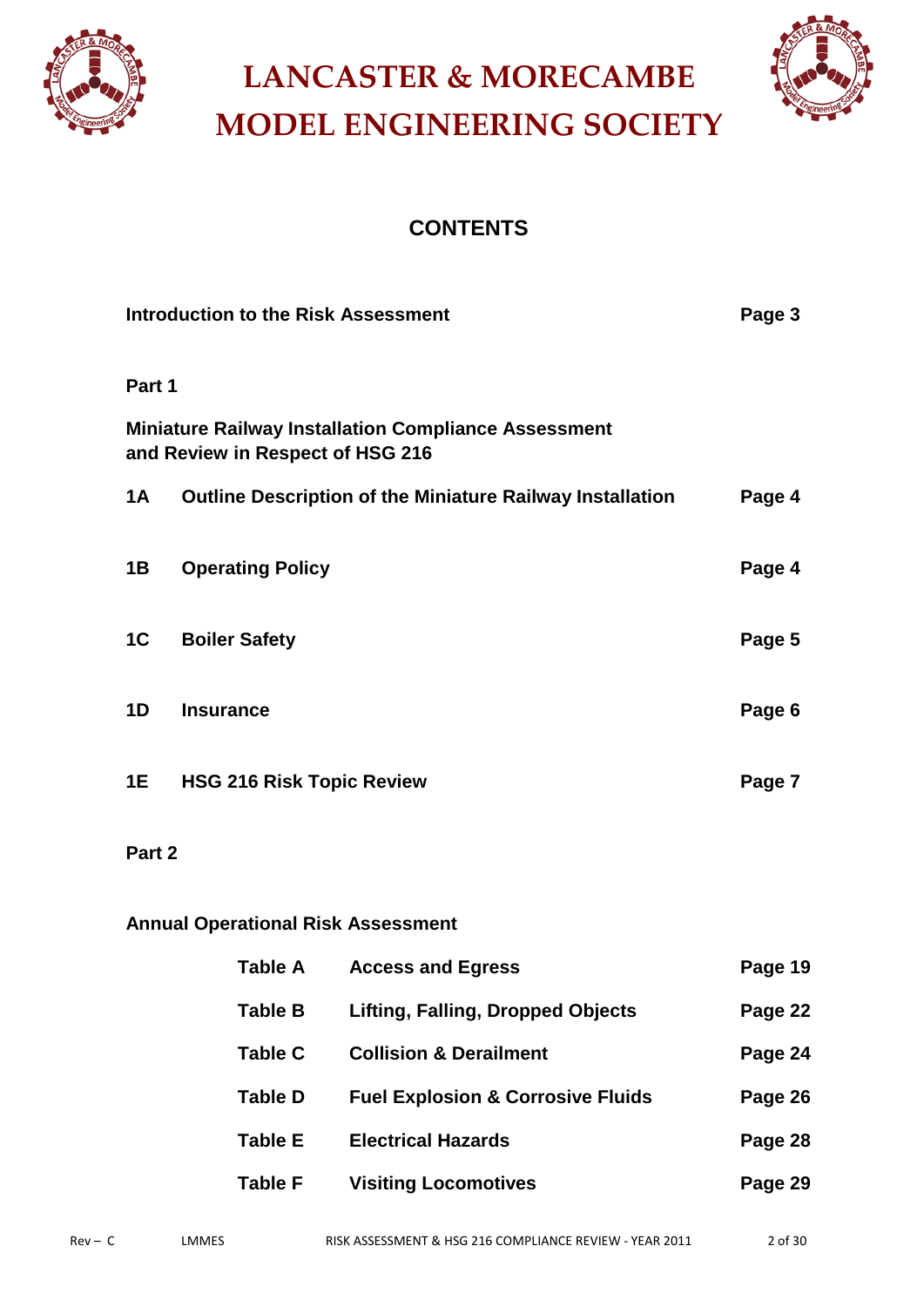



### **RISK ASSESSMENT 2011**

#### **Introduction to the Assessment**

The Cinderbarrow Miniature Railway was constructed on a brown field site belonging to Lancashire County Council (LCC) between years 1996 and 1999 and became operational in 1998. The land occupied by the miniature railway is leased from the LCC. The Health & Safety Executive Guidelines issued by HMRI in 1992 in force up to the date of operation of Cinderbarrow was "TN3 - Guidelines on the Application of the HSW Act 1974 to Miniature Railways". In 2001, after Cinderbarrow became operational, the Guidelines in TN3 which were largely prescriptive were replaced by HSE Guidance on Safe Practice HSG216<sup>1</sup> which is wholly a risk management/assessment based document. Paragraph 12 of HSG216 states that it is not retrospective however paragraph 5 recommends the new guidance to clubs and societies.

In addition to HSG216 there is a companion document on the internet dated 2000 which is Entertainment Sheet 12 issued by the HSE entitled "Safe Operation of Miniature Railways, Traction Engines and Road Vehicles". This document is cross referenced by HSG216 and indicates that its publication was necessary because it would be too stringent to apply the Fairgrounds Guidance HSG175 to private clubs and societies. This document contains guidance on the methodology for risk assessment and is used in conjunction with consideration of HSG216.

The Cinderbarrow miniature railway has operated every year up to the date of the first formal issue of this Risk Assessment document since first operation of the railway without accident or incident. However there has been a general development of the railway system in that time and it is considered appropriate by the LMMES Committee that in the first instance a miniature railway installation risk assessment is carried out using the HSG216 guidelines intended for new miniature railways installations as a compliance review process for Cinderbarrow, followed in the second instance by an operational risk assessment format superseding the current annual risk assessment. This Risk Assessment process can be revisited as necessary when changes are made to the railway installation or other causes arise.

The current edition of the HSG216 (2001) is out of print and is, according to HSE Glasgow, undergoing a revision process. A date for a new edition is not available. The document copy used for this Risk Assessment was provided in PDF format by HSE Glasgow in March 2010 and is stored in the LMMES library together with this Risk Assessment document.

This Risk Assessment process is in 2 parts:

- Part 1: Miniature Railway Installation Compliance Assessment and Review in respect of HSG216.
- ▶ Part 2: Annual Operational Risk Assessment.

 $1$  Note: Full title of HSG216 is "Passenger-carrying miniature railways – Guidance on safe practice" referred to hereon as PCMR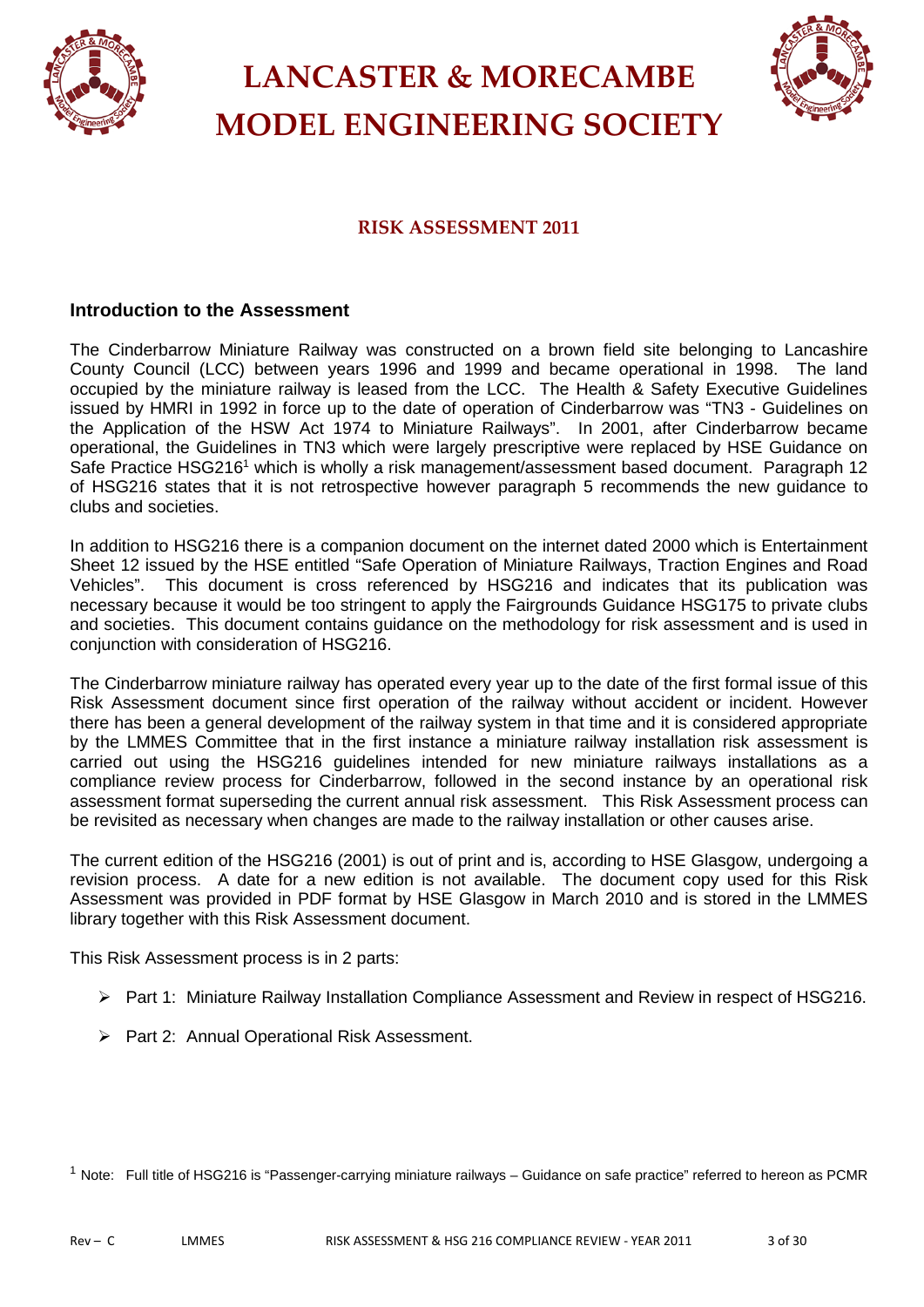



### **Part 1 Miniature Railway Installation Compliance Assessment and Review in respect of HSG216.**

### **1A Outline Description of the Miniature Railway Installation**

The railway installation comprises two parallel 1250 ft (approx) closed loop ground level circuits where the outer track and inner track are designed to operate in opposite dedicated directions. The track caters for three gauges,  $7\frac{1}{4}$ , 5 and 3  $\frac{1}{2}$  inches. The train movements on both tracks are controlled by semaphore style signals operated from a manned signal box. Additionally, to avoid congestion in the area of the stations, track points and sidings, there are automatic ground level signals at the halfway point (approx) for each track to provide distance separation between a train approaching the station and other following trains on the same track circuit. The signal box has a direct view of the station areas and approaching inner track trains and additionally there is a CCTV view of trains approaching on the outer track circuit. Each track circuit has a loop line to a ground level station and each has its own sidings. Each track circuit has a maximum gradient section of about 1:50 and the tightest curve is about 50 feet radius. There is an on-off access spur (to the front of the Members Building) from the traverser/steaming bays direct to the inner track circuit, which is used only to manoeuvre locos and their driving trucks to and from the steaming bay. This spur is the normal access route between the steaming bays and the track system and has a radius of about 30 feet. There is an alternative access spur (to the rear of the Members Building) connecting the steaming bays to the inner track system sidings area. This spur is intended to be used as the off-route in times when the track is busy, such as on open days, in order to relieve potential congestion at the normal access spur which on such occasions is dedicated as the on-route.

There are track points to connect the inner and outer tracks as well as connecting the inner track to the steaming bays. The ground level of the steaming bays (the same level as the Members car park adjacent to the inner track circuit) is about 30 inches below the level of the main track circuits and stations. As a consequence of the difference in levels the seven steaming bays are elevated about 30 inches above the ground and this provides for ash removal and a comfortable position from which to inspect and prepare locomotives. Each steaming bay is provided with compressed air, a 12 volt dc power outlet and a town's water connection. Locomotives (and driving trucks et al) are transferred from their road transport vehicle to a hydraulic table by a means provided by the owner of the locomotive. A traverser (a tracked manual mobile set of rails that are also centre pivoted to permit change of facing direction of the loco) is used to manoeuvre a loco et al from the hydraulic table to any of the steaming bays and/or directly to the track spurs that connects to the inner track system. There is a spur from the inner track to the carriage shed. The inner and outer track circuits are connected by various signal controlled points that are operated under supervision to manoeuvre a locomotive/train on-off the steaming bays across the inner track to the outer track circuit.

Within the closed loop track circuits there is a public picnic area managed by the LCC which is fenced off completely from the railway. Access to the private gated Society car park and the public car park/picnic area is via a vehicle and pedestrian access way that crosses the railway tracks adjacent to the signal box location. At a diametrically opposite location across the picnic area to this crossing there is a pedestrian only crossing place which is gated. The land area outside the closed loops is farmland and light woodland and is also appropriately fenced.

### **1B Operating Policy**

From the inception of the Cinderbarrow railway installation the design of the installation and its operation has the safety of Members, guests and the invited public as a main theme. This policy has proved to be effective by the operating record since the installation was commissioned.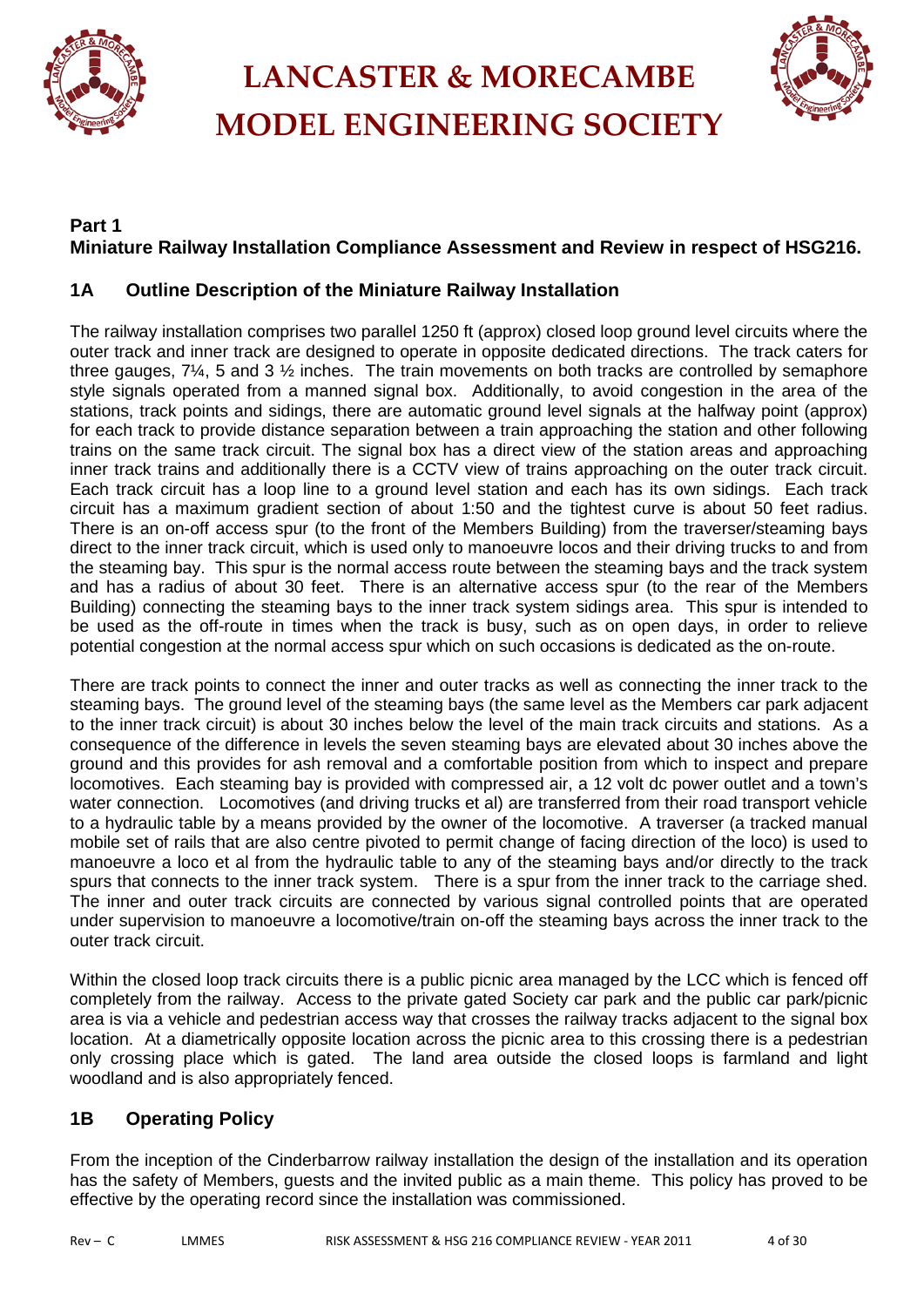



The track facility is for use by LMMES Members and authorised guests (with Members in attendance) for leisure purposes and this may or may not include the pulling of passenger carriages carrying members and/or guests.

The Operating Superintendent (O.S.) roams the station areas and controls the operation of the track and trains by radio communication with the signal box and platform station master(s) and the O.S. also determines the bringing on and taking off of trains to the steaming bays and in/out of sidings and cross over between the two circuits.

On occasions when the public are invited to take rides on the trains they do so for no fee but are asked to consider a donation for the society. Public access to the track is strictly controlled by gated access to and from the platforms on and off the fenced in railway installation.

The recommended train speed is up to a fast walking pace and a circuit without stops takes about 3 to 4 minutes. Each train carrying public passengers has a guard on the last carriage that monitors the behaviour of passengers and confirms to the driver that a train is ready to depart a station. The guard carries a whistle and a red flag.

On each occasion that the track is used for the first time in a day the track is walked and inspected to see that the ballast is correctly laid, that there has been no damage by wildlife, and no vandalism has taken place. On each occasion that a locomotive enters a track circuit the driver makes an unloaded run of the train and carriages to check both the acceptability of the track for the locomotive and vice versa.

Each Tuesday throughout the year is a dedicated work-day where volunteer-Members maintain, improve and inspect the track system. A Maintenance Works Log Book provides entries for identified on-going work required and records work completed and any major works are referred for Committee assessment and scope. This Log Book is open for inspection and updating on a sign-in desk in the Society Members Building.

An Incident Book is kept on view at the sign-in deck.

The safe operation of the railway has been ensured by proven written down operating protocols issued to Members and Guests and these cover the following topics:

- Evel Crossing Duties
- Guard's Duties
- $\triangleright$  Driving Skills

These protocols and safe practices are supported by a system of approvals whereby a member willing to carry out a task/activity that falls into the categories listed below is certified by a Nominated Senior LMMES Member by an endorsement on the Membership Card confirming that the said member has shown safe and proficient performance in that particular category following a period of monitoring:

- Level Crossing Keeper
- $\triangleright$  Guard
- > Driver
- > Station Master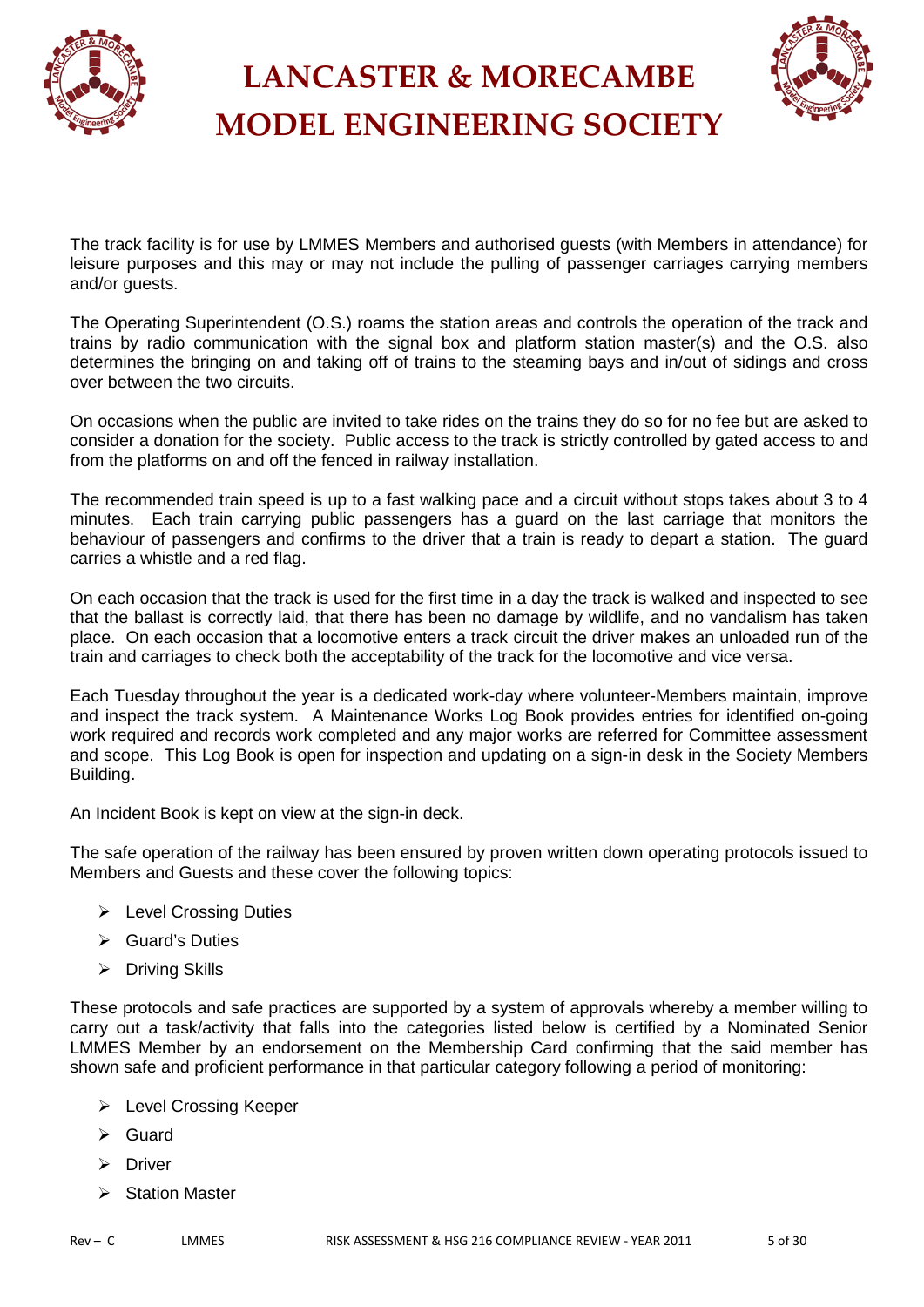



- $\triangleright$  Shed Master (inc Traverser)
- $\triangleright$  Signalman
- ▶ Operating Superintendent

### **1C Boiler Safety**

The Society operates a Boiler Hydraulic Testing and Boiler Steam Testing scheme managed by three LMMES Members approved at the AGM and qualified to carry out these tests and to issue certificates in accordance with the Northern Association of Model Engineers (NAME) procedures as laid down in the Written Scheme of Work (generally known as the Blue Book) and associated documentary record keeping.

Visiting locomotives or other steam raising equipment must have and declare current hydraulic and steam test certificates (not copies) in accordance with NAME or Southern Federation of Model Engineers procedures before they can be permitted to have a fire in the grate or to otherwise pressurise the boiler and steam system on LMMES premises.

### **1D Insurance**

The Society maintains appropriate insurance cover as recommended by, and obtained through, the Northern Association of Model Engineers (NAME). The insurance is underwritten by Royal Sun Alliance.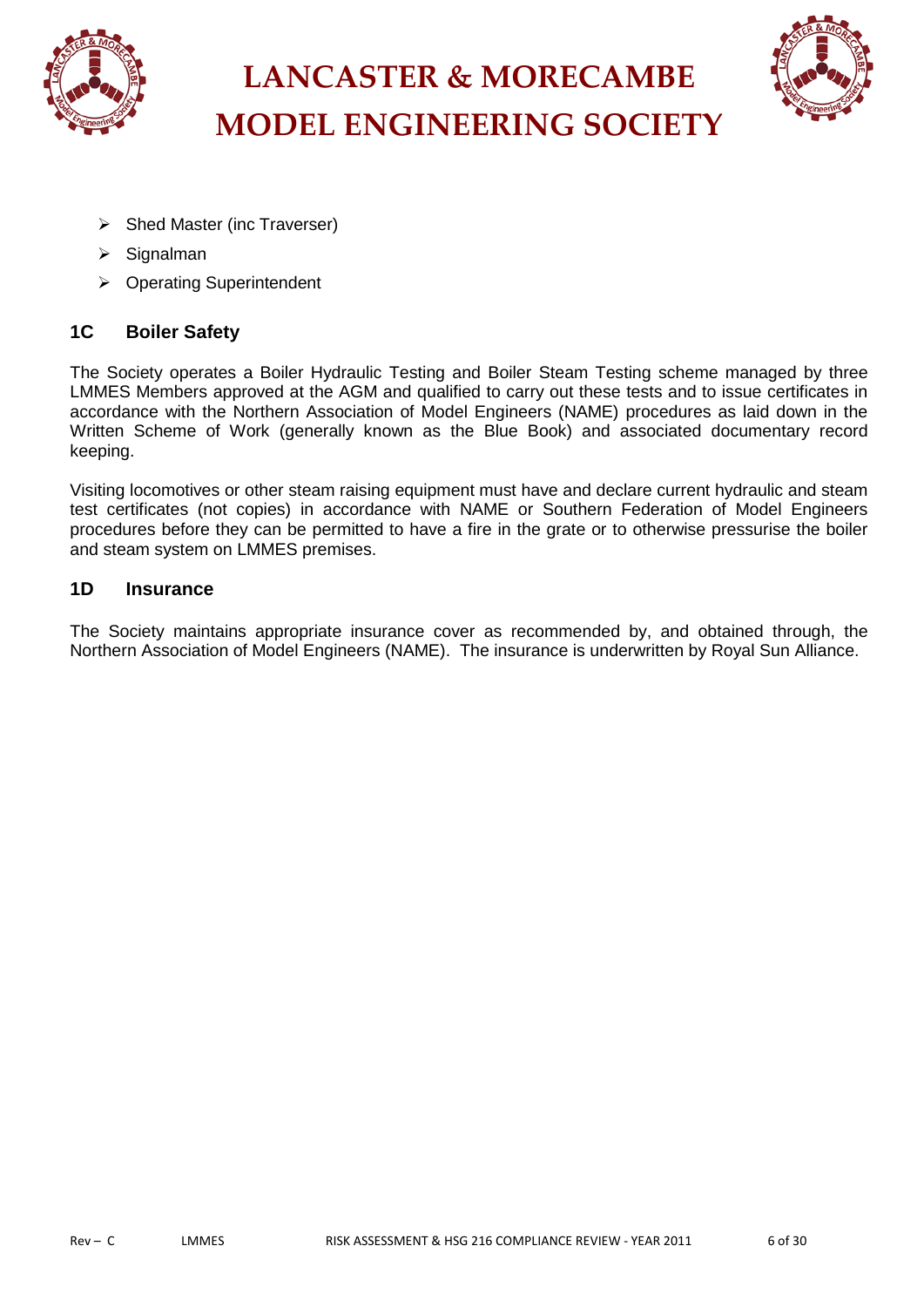### **Part 1E: Miniature Railway Installation Compliance Assessment and Review in Respect of HSG 216**

| <b>PCMR</b><br><b>Ref</b> | <b>Guideline Topic</b>                                  | <b>Guideline Extract</b>                                                                                                                                                                                                                                                                                                                                                                                                                                                                        | <b>LMMES Status</b>                                                                                                                                                                                        |
|---------------------------|---------------------------------------------------------|-------------------------------------------------------------------------------------------------------------------------------------------------------------------------------------------------------------------------------------------------------------------------------------------------------------------------------------------------------------------------------------------------------------------------------------------------------------------------------------------------|------------------------------------------------------------------------------------------------------------------------------------------------------------------------------------------------------------|
| 10                        | Implementation:<br>Tracks crossing a<br>public highway. | HSE's Railway Inspectors will inspect those miniature railways below 350 mm gauge<br>which operate under statutory provisions because they cross a public highway or<br>have other works authorised by a private Act of Parliament or an order under the<br>Light Railway Act 1896. They will advise whether this guidance or the "Railway<br>safety principles and guidance (RSPG)" need to be applied.<br>TN3 wording on this topic is shown at the end of the table. See also Ref 67 and 68. | Refer to PCMR Ref 67 and 68                                                                                                                                                                                |
| 12                        | Implementation:<br>Applicability of HSG<br>216.         | Any new miniature railways that are constructed should follow this guidance and it is<br>also recommended to operators of existing miniature railways. There is no need to<br>apply this guidance retrospectively but in cases where there are wide variances, or<br>an accident has occurred, you need to consider improving safety by adopting it.                                                                                                                                            | This compliance review risk assessment is a<br>voluntary compliance review of HSG216                                                                                                                       |
| 14                        | <b>Risk Assessment:</b>                                 | Miniature railway operators need to introduce procedures to identify hazards and<br>assess risks to determine what control measures should be adopted to avoid risk or<br>reduce it to acceptable levels.                                                                                                                                                                                                                                                                                       | This compliance review risk assessment is a<br>voluntary compliance review of HSG216                                                                                                                       |
| 17                        | <b>Risk Assessment:</b>                                 | For an existing miniature railway, a risk assessment needs to be carried out for the<br>ongoing infrastructure and operation.                                                                                                                                                                                                                                                                                                                                                                   | This compliance review risk assessment is a<br>voluntary compliance review of HSG216                                                                                                                       |
| Step 4                    | <b>Risk Assessment:</b>                                 | You can keep paper or electronic records but make sure these are easily accessible.                                                                                                                                                                                                                                                                                                                                                                                                             | Paper records backed up by an electronic<br>copy are retained.                                                                                                                                             |
| 20                        | Track                                                   | You need to ensure the stability of the gauge, line and level of the track under all<br>conditions of load and temperature.                                                                                                                                                                                                                                                                                                                                                                     | The gauge is maintained by slotted sleepers<br>and hydraulically pressed-in-place, and track<br>line and level is subjected to ongoing<br>maintenance and weekly inspections during<br>the running season. |
| 21                        | Track                                                   | Drainage needs to be provided if required.                                                                                                                                                                                                                                                                                                                                                                                                                                                      | The site of the track is self draining due to<br>elevation above local terrain.                                                                                                                            |
| 24                        | Track                                                   | Sleepers immediately on each side of a rail joint should be pitched so that they<br>minimise the risk of dipped joints.                                                                                                                                                                                                                                                                                                                                                                         | Rail joints are minimised and the rigidity and<br>track support have proven effective.                                                                                                                     |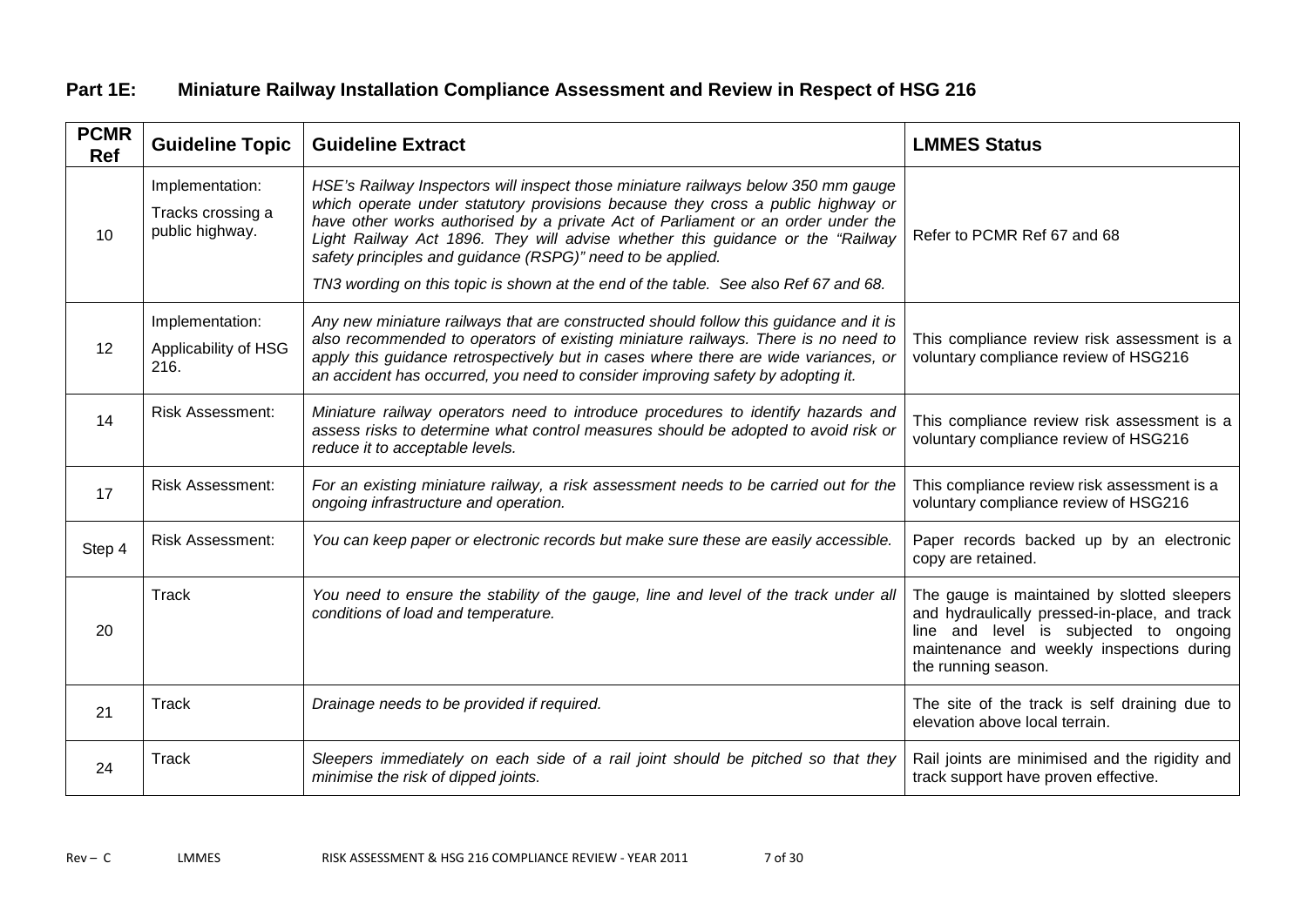| <b>PCMR</b><br><b>Ref</b> | <b>Guideline Topic</b> | <b>Guideline Extract</b>                                                                                                                                                                                                                                                                                                         | <b>LMMES Status</b>                                                                                                                                                                                                                                             |
|---------------------------|------------------------|----------------------------------------------------------------------------------------------------------------------------------------------------------------------------------------------------------------------------------------------------------------------------------------------------------------------------------|-----------------------------------------------------------------------------------------------------------------------------------------------------------------------------------------------------------------------------------------------------------------|
| 25                        | Track                  | The rail should be of a suitable weight and profile for the maximum axle loadings and<br>speed of the trains on the railway                                                                                                                                                                                                      | Rail is 10 x 20 black bar on edge hydraulically<br>pressed into slots in Keruin sleepers and this<br>methodology has proven effective.                                                                                                                          |
| 26                        | Track                  | The fixings attaching the rails to the sleepers or support should be able to hold the<br>rails to gauge and withstand vibration and any temperature. The fixings used to<br>secure the ends of the rails should hold them in vertical and horizontal alignment<br>and, where appropriate, accommodate expansion and contraction. | Rail is steel bar on edge hydraulically pressed<br>into slots in Keruin sleepers together with<br>periodic welded spacer bars. This design/<br>methodology has proven effective over 12<br>years of operation with only minimum<br>maintenance being necessary. |
| 27                        | Track                  | When curved track is required, the radius should be as large as is possible, with<br>transition both before and after the curve. The minimum acceptable radius of curved<br>track depends on the gauge, type of stock used and the operating speeds.                                                                             | Main track loops and points have a minimum<br>radius of about 50 feet with gauge widening in<br>in<br>consideration<br>of the<br>areas<br>some<br>recommendations in TN3                                                                                        |
| 28                        | Track                  | On curved track it may be advisable to provide super-elevation                                                                                                                                                                                                                                                                   | Provided where required.                                                                                                                                                                                                                                        |
| 30                        | Track                  | Ensure that the track does not move out of alignment when there are changes in<br>temperature.                                                                                                                                                                                                                                   | Expansion joints are fitted to the main track<br>that<br>circuits<br>locations<br>at<br>have<br>been<br>determined<br>experience<br>from<br>track<br>of<br>movements in hot weather.                                                                            |
| 35                        | Track                  | The ballast should be of a hard, crushed, angular material<br>Shingle or crushed beach stones do not provide sufficient resistance and are not<br>recommended for use.                                                                                                                                                           | Ballast is crushed limestone and granite and<br>has proven effective over the years since first<br>operation                                                                                                                                                    |
| 36                        | Track                  | The finished level of all of the ballast should be level with the top surface of the<br>sleepers.                                                                                                                                                                                                                                | Ballast is maintained at top of sleeper height<br>by regular attention.                                                                                                                                                                                         |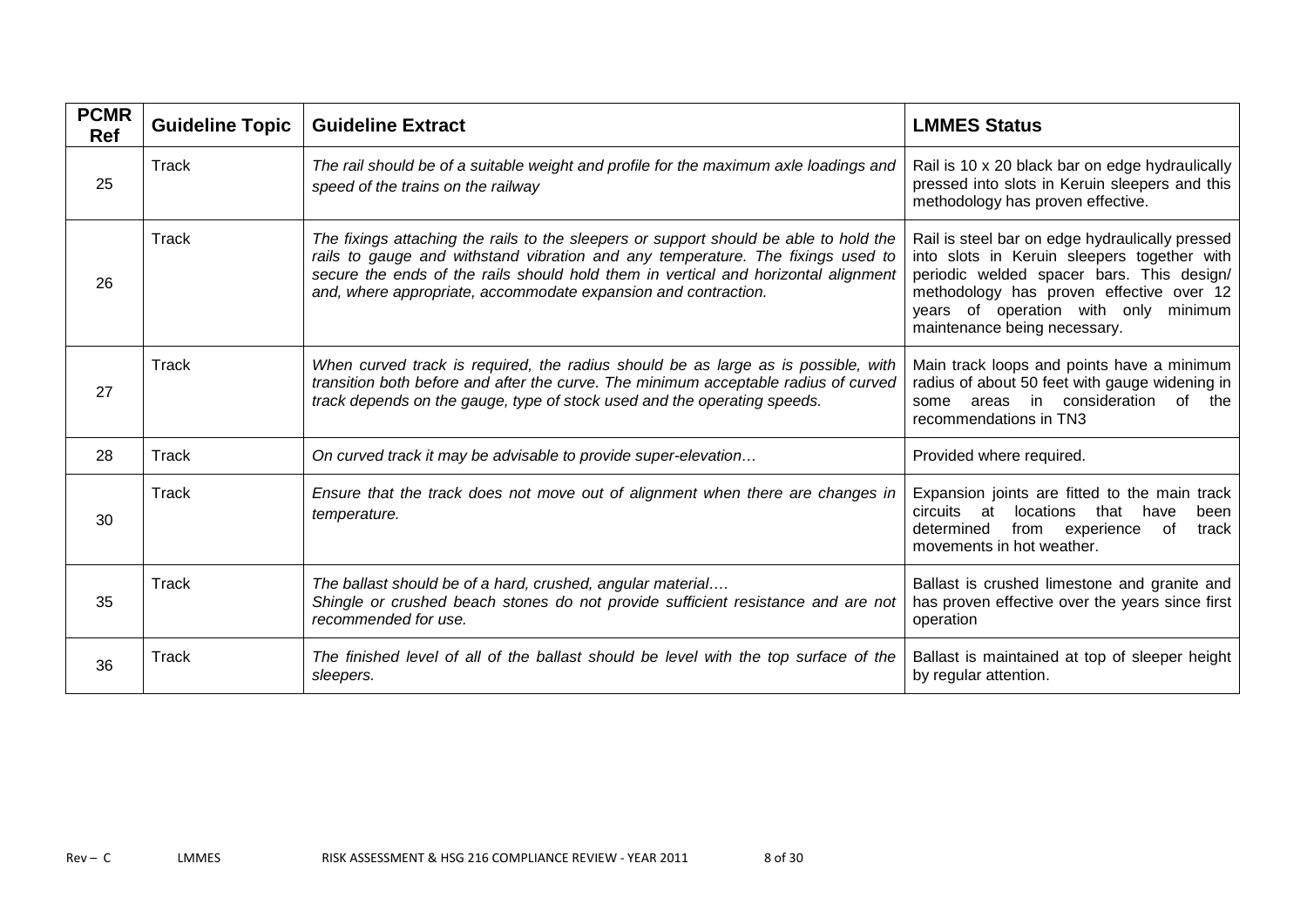| <b>PCMR</b><br><b>Ref</b> | <b>Guideline Topic</b>       | <b>Guideline Extract</b>                                                                                                                                                                                                                                                                                                                                                                                                    | <b>LMMES Status</b>                                                                       |
|---------------------------|------------------------------|-----------------------------------------------------------------------------------------------------------------------------------------------------------------------------------------------------------------------------------------------------------------------------------------------------------------------------------------------------------------------------------------------------------------------------|-------------------------------------------------------------------------------------------|
| 37                        | Track                        | Where the layout requires facing points they need to be kept to a minimum and have<br>some form of route indication. There needs to be a means of establishing that the<br>switchblades are fully 'home' in the correct direction for the signalling.                                                                                                                                                                       | Points and signals are interlocked. Operation<br>over 12 years has shown the system to be |
| 38                        | <b>Track</b>                 | The gauge of the track should be maintained through any points in either direction.<br>Check rails should be provided to ensure that the wheels are unable to take other<br>than the intended direction of travel. The moving switchblades should be<br>manufactured to fit against the appropriate fixed rail and may need to be recessed<br>accordingly to ensure they allow the wheels to pass in the correct direction. | reliable.                                                                                 |
| 39                        | Track                        | The clearances of flangeways and crossings need to be compatible with the profile<br>of the wheels in use.                                                                                                                                                                                                                                                                                                                  | This consideration is accounted for in the<br>Layout.                                     |
| 40                        | Track                        | At remote locations a system using spring-loaded points or weighted levers may<br>need to be installed at turning or passing loops. You need to indicate the direction in<br>which the points are set. Note: In all cases the driver is responsible for ensuring the<br>points are set for the correct route and the switchblades are fully home before<br>passing over them.                                               | The consideration is not applicable to the<br>Cinderbarrow track layout.                  |
| 41                        | Track                        | Portable track (consisting of pre-formed track panels complete with rails, fixings and<br>sleepers) needs to be erected so that the track is level. Any packing necessary to<br>achieve this levelling should be of suitable size and material to ensure that it can<br>bear the loads imposed upon the tracks and etc.                                                                                                     | Portable track is not used at Cinderbarrow.                                               |
| 44                        | Infrastructure<br>Clearances | Wherever possible, the clearances should ensure that passengers cannot reach out<br>and strike any passing trains, structure or other object (including trees). Where this is<br>not possible, warning indications need to be displayed.                                                                                                                                                                                    | The track layout takes account of the                                                     |
| 45                        | Infrastructure<br>Clearances | All structures and earthworks should be designed to ensure that there is a clearance<br>of adequate width on each side of the widest stock used on the line to allow for<br>passengers to get off trains in an emergency.                                                                                                                                                                                                   | recommendations in TN3                                                                    |
| 46                        | Infrastructure<br>Earthworks | Earthworks (usually embankments and cuttings) need to be designed and<br>constructed with suitable materials to provide adequate support and stability.                                                                                                                                                                                                                                                                     | The embankment of the track has proved<br>stable over the years since first operation.    |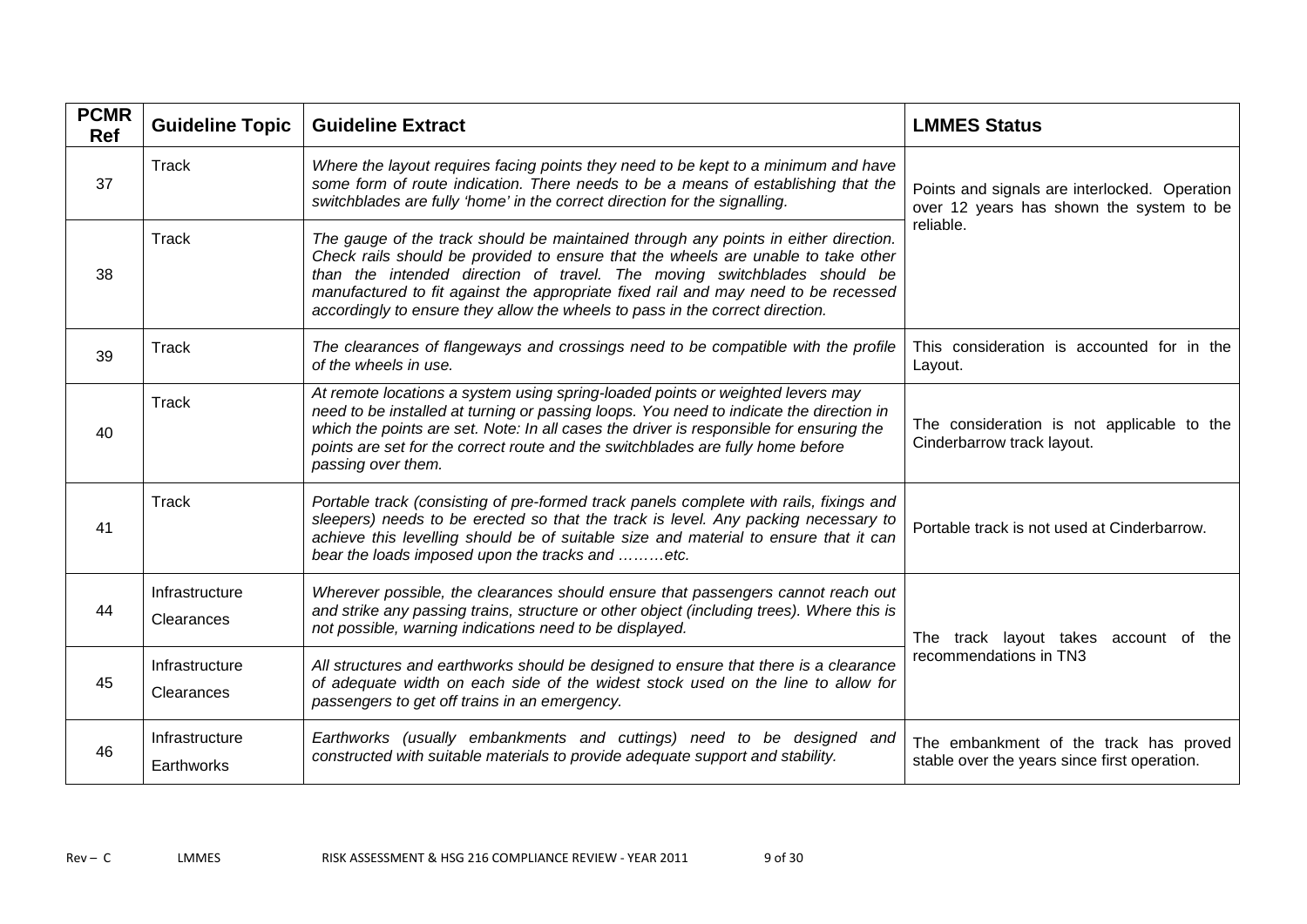| <b>PCMR</b><br>Ref | <b>Guideline Topic</b>                | <b>Guideline Extract</b>                                                                                                                                                                                                                                                                                                                                                                                                                               | <b>LMMES Status</b>                                                                                                                                               |
|--------------------|---------------------------------------|--------------------------------------------------------------------------------------------------------------------------------------------------------------------------------------------------------------------------------------------------------------------------------------------------------------------------------------------------------------------------------------------------------------------------------------------------------|-------------------------------------------------------------------------------------------------------------------------------------------------------------------|
| 47                 | Infrastructure<br>Earthworks          | Any earthworks need to be graded to provide long-term stability while allowing the<br>use of mechanical machinery for grass cutting etc and safe access for maintenance.<br>Precautions may be required in steep-sided cuttings to ensure materials do not fall<br>onto the line.                                                                                                                                                                      | Adequate clearance is provided for grass<br>cutting and passenger egress in an<br>emergency. Steep sided cuttings have been<br>avoided in the track route design. |
| 48                 | Bridges, Tunnels &<br><b>Viaducts</b> | Bridges and viaducts should be strong enough to bear the weight of the trains. If<br>walkways and handrails are provided on bridges and viaducts, they need to be<br>strong enough to bear the weight of the vehicles on them and also the likely number<br>of passengers who may use them.                                                                                                                                                            | There are no bridges, tunnels or viaducts.                                                                                                                        |
| 49                 | Bridges, Tunnels &<br><b>Viaducts</b> | Tunnels and bridges should be designed with adequate width and headroom to<br>ensure safety in cases where it is necessary for passengers to get off the train.                                                                                                                                                                                                                                                                                        | There are no bridges, tunnels or viaducts for<br>passenger traffic.                                                                                               |
| 50                 | Fencing                               | Consider fencing off areas where the public are likely to congregate, especially<br>around station areas where there will be flows of pedestrians.                                                                                                                                                                                                                                                                                                     | Public areas are fenced from the track and<br>passenger flow management barriers are<br>provided.                                                                 |
| 51                 | Fencing                               | Unfenced track is acceptable provided drivers have a clear and unobstructed view of<br>the areas on both sides of the track. Where this is not the case, consider providing<br>fencing or regulating train speeds.                                                                                                                                                                                                                                     | The entire circuit is fenced on both sides of<br>the track.                                                                                                       |
| 52                 | <b>Stations</b>                       | Stations should be designed with straight platforms where practicable but in all cases<br>there needs to be good visibility for the train crew of the full length of the train. They<br>should be on as level gradient as is possible. Any buildings or canopies need to be<br>built and located so as not to interfere with the driver's line of sight.                                                                                               | Both platforms at Cinderbarrow comply with<br>these objectives.                                                                                                   |
| 53                 | <b>Stations</b>                       | Platforms should be long enough to accommodate the longest train operated and<br>wide enough for the greatest number of passengers likely to use them at any one<br>time. Platform buildings or other obstructions should be designed to avoid undue<br>restrictions to the movement of passengers. Where the layout permits, provide<br>separate loading and unloading platforms or a barrier system to prevent the platform<br>becoming overcrowded. | Both platforms at Cinderbarrow comply with<br>these objectives.                                                                                                   |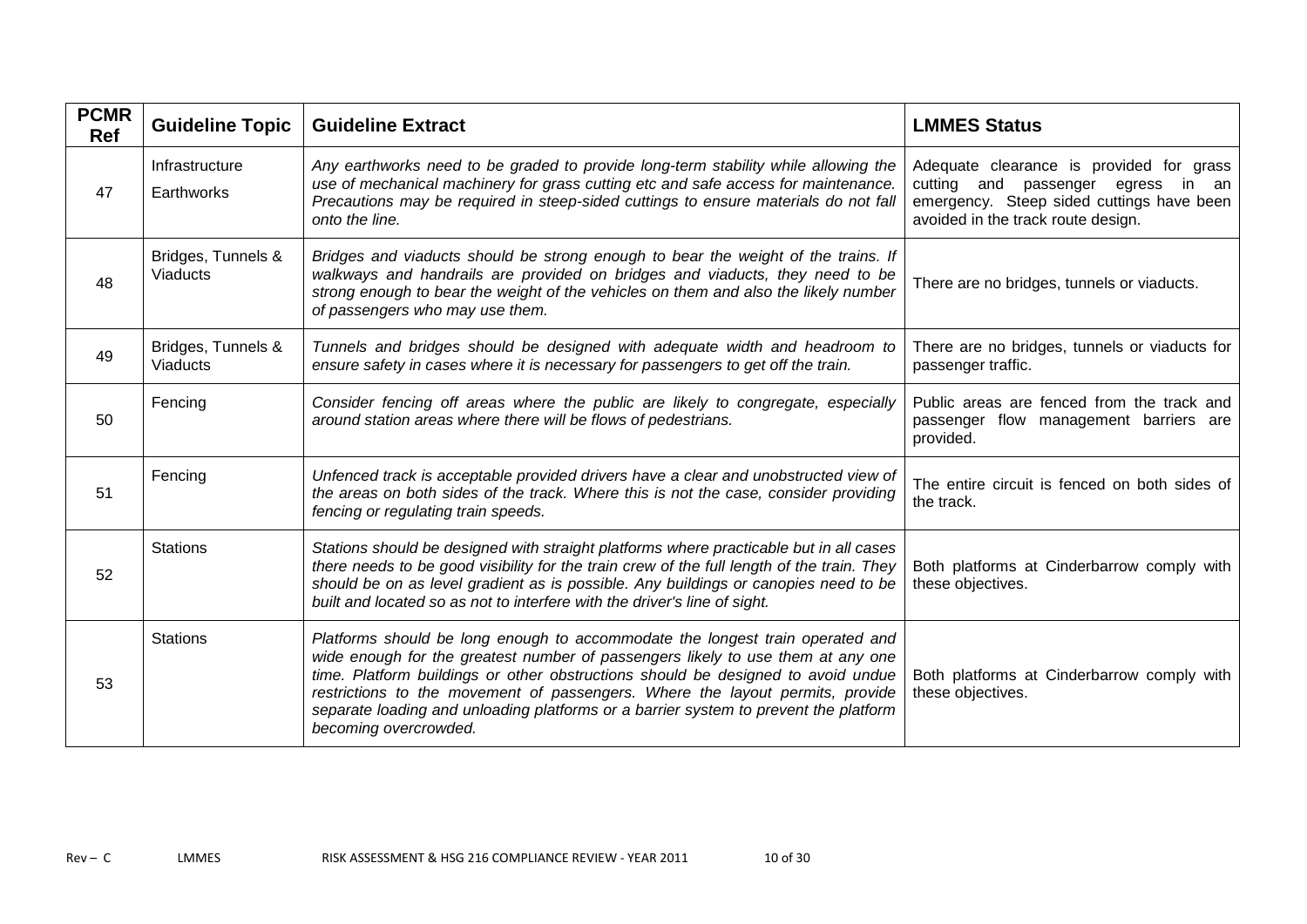| <b>PCMR</b><br><b>Ref</b> | <b>Guideline Topic</b> | <b>Guideline Extract</b>                                                                                                                                                                                                                                                                                                                                                                                                                                     | <b>LMMES Status</b>                                                                                                                                          |
|---------------------------|------------------------|--------------------------------------------------------------------------------------------------------------------------------------------------------------------------------------------------------------------------------------------------------------------------------------------------------------------------------------------------------------------------------------------------------------------------------------------------------------|--------------------------------------------------------------------------------------------------------------------------------------------------------------|
| 54                        | <b>Stations</b>        | The level of the platform should allow ease of access to the rolling stock in use and<br>avoid the possibility of people trapping their legs or feet. The platform surface needs<br>to be of a suitable material to minimise the risk of slips or trips and have a gentle<br>slope away from the edge of the platform to ensure objects left unattended do not roll<br>onto the track. The edges of the platform surface should be marked with a white line. | Both platforms at Cinderbarrow comply with<br>these objectives. The edges are yellow lined.                                                                  |
| 55                        | <b>Stations</b>        | The public areas of stations should be designed to allow the unimpeded movement<br>of passengers when those areas are at their busiest. Where passenger numbers are<br>higher than usual, there may be a need to introduce additional measures for crowd<br>control.                                                                                                                                                                                         | Both platforms at Cinderbarrow comply with<br>these objectives<br>and<br>this<br>been<br>has<br>demonstrated over the years since first<br>operation.        |
| 56                        | <b>Stations</b>        | All floors, steps, treads etc should be designed with due consideration to the<br>environmental conditions and should minimise the risks of slipping and tripping. All<br>columns, posts, seats and other obstructions in the public areas should be clearly<br>visible.                                                                                                                                                                                     | Both platforms at Cinderbarrow comply with<br>these objectives.                                                                                              |
| 57                        | Signalling             | Any miniature railway that has more than one train in operation needs a system to<br>prevent conflicting movements. The system of control needs to be as simple as<br>possible, while ensuring the safe operation of the railway.                                                                                                                                                                                                                            | When more than one train is running on a                                                                                                                     |
| 58                        | Signalling             | The primary function of any control or signalling system is to:<br>• prevent collisions between trains;<br>• give indications of the route that has been set;<br>• control access of trains to a section of the line; and<br>• protect level crossings.                                                                                                                                                                                                      | track circuit and the public are passengers the<br>signal box must be manned.<br>There is a signalling system to prevent<br>conflicting movements of trains. |
| 59                        | Signalling             | Where the safety of operation of a miniature railway can be ensured by a system of<br>driving on a line-of-sight basis, no signalling system may be required. Train speeds<br>need to be regulated so that the driver can stop within line of sight at all times.                                                                                                                                                                                            | The tracks at Cinderbarrow comply with these<br>objectives.                                                                                                  |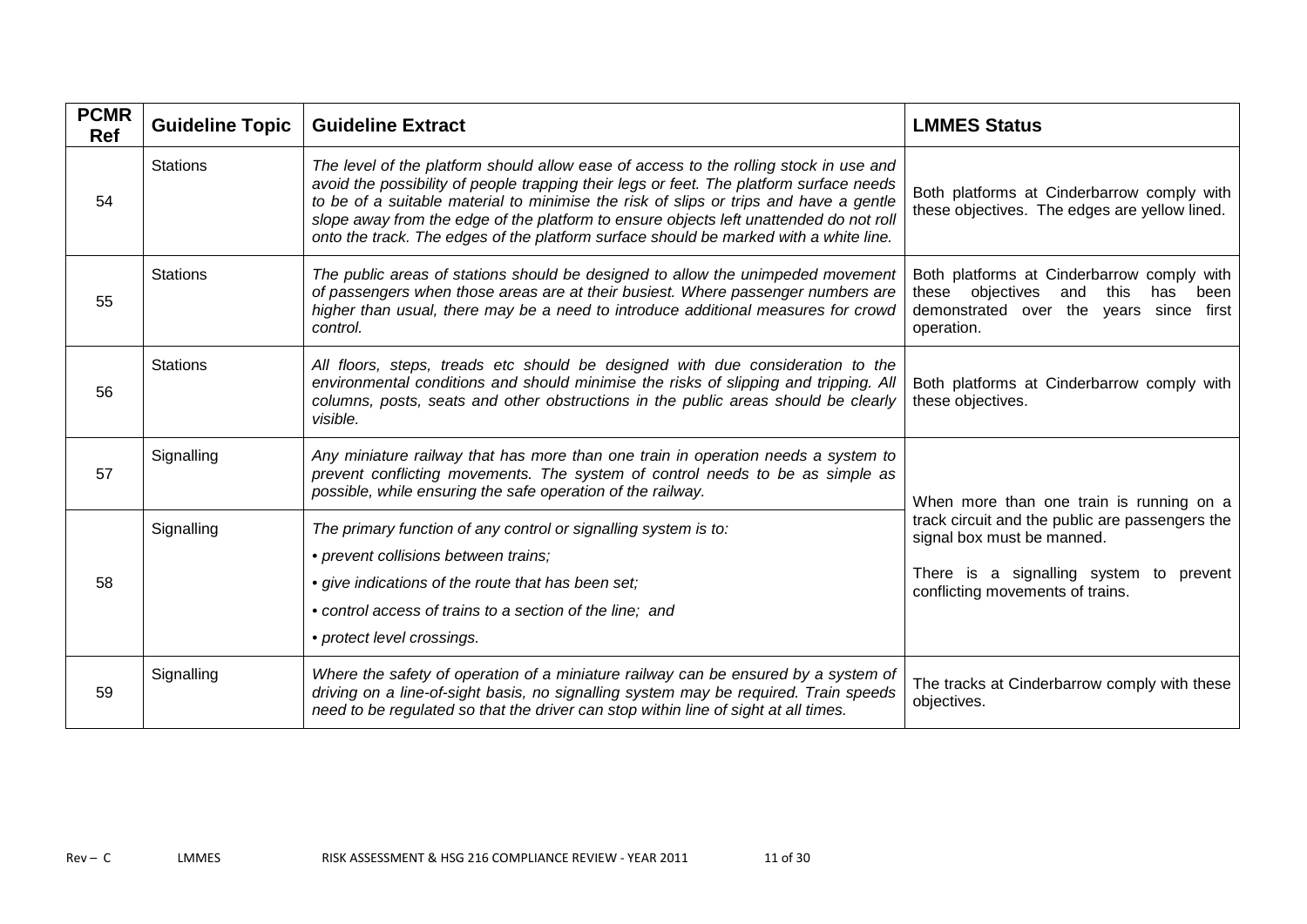| <b>PCMR</b><br><b>Ref</b> | <b>Guideline Topic</b> | <b>Guideline Extract</b>                                                                                                                                                                                                                                                                                                                                                                                                                                                                                                                     | <b>LMMES Status</b>                                                       |
|---------------------------|------------------------|----------------------------------------------------------------------------------------------------------------------------------------------------------------------------------------------------------------------------------------------------------------------------------------------------------------------------------------------------------------------------------------------------------------------------------------------------------------------------------------------------------------------------------------------|---------------------------------------------------------------------------|
| 61                        | Signalling             | There are various types of suitable control systems in addition to full signalling.<br>These include one engine in-use, tokens giving authority over specific areas of the<br>line and two-way radio communication. There may be cases where it is advisable to<br>use a mixture of systems, in which case you need to ensure that the basic functions<br>listed earlier are ensured. The choice of signalling system needs to be supported by<br>an appropriate risk assessment.                                                            | The tracks at Cinderbarrow comply with these<br>objectives.               |
| 62                        | Signalling             | The signals need to be spaced at appropriate intervals for the frequency, speed and<br>braking performance of all trains using the line. Signals may include visual<br>indications passed to the train crew by means of coloured lights, semaphore signals,<br>fixed markers, coloured flags or similar manual operations. Where these are to be<br>used during the hours of darkness or reduced levels of visibility, they need to have<br>supporting lighted indications.                                                                  | The tracks at Cinderbarrow comply with these<br>objectives.               |
| 63                        | Signalling             | Signal aspects need to be visible for an adequate length of time on the approach to<br>the signal and when a train has stopped at the signal. Where an adequate sighting<br>cannot be obtained, another signal, which repeats the main one, may be provided on<br>the approach.                                                                                                                                                                                                                                                              | The tracks at Cinderbarrow comply with these<br>objectives.               |
| 64                        | Signalling             | Any signalling system provided should ensure that, in case of failure, all signals<br>return to danger. Points should remain in the same position as they were at the time<br>of the failure.                                                                                                                                                                                                                                                                                                                                                | The tracks at Cinderbarrow comply with these<br>objectives.               |
| 67                        | <b>Level Crossings</b> | Where there is a level crossing of a road which provides access to public vehicles,<br>you need to ensure that the requirements of the Level Crossings Act 1983 (as<br>amended by the Level Crossings Regulations 1997) are complied with. You should<br>consult HSE's Railway Inspectors in the early stages of planning, as they are the<br>authority that will give ultimate approval. The requirements are contained in the<br>Railway safety principles and guidance, Part 2 Section E 'Level crossings' (available<br>from HSE Books). | This topic is the subject of a separate Sub-<br>Committee review process. |
| 68                        | <b>Level Crossings</b> | Where a level crossing is authorised, you need to ensure adequate co-operation<br>between the railway and the person responsible for the road, paying particular<br>attention to the visibility for both road and rail traffic.                                                                                                                                                                                                                                                                                                              |                                                                           |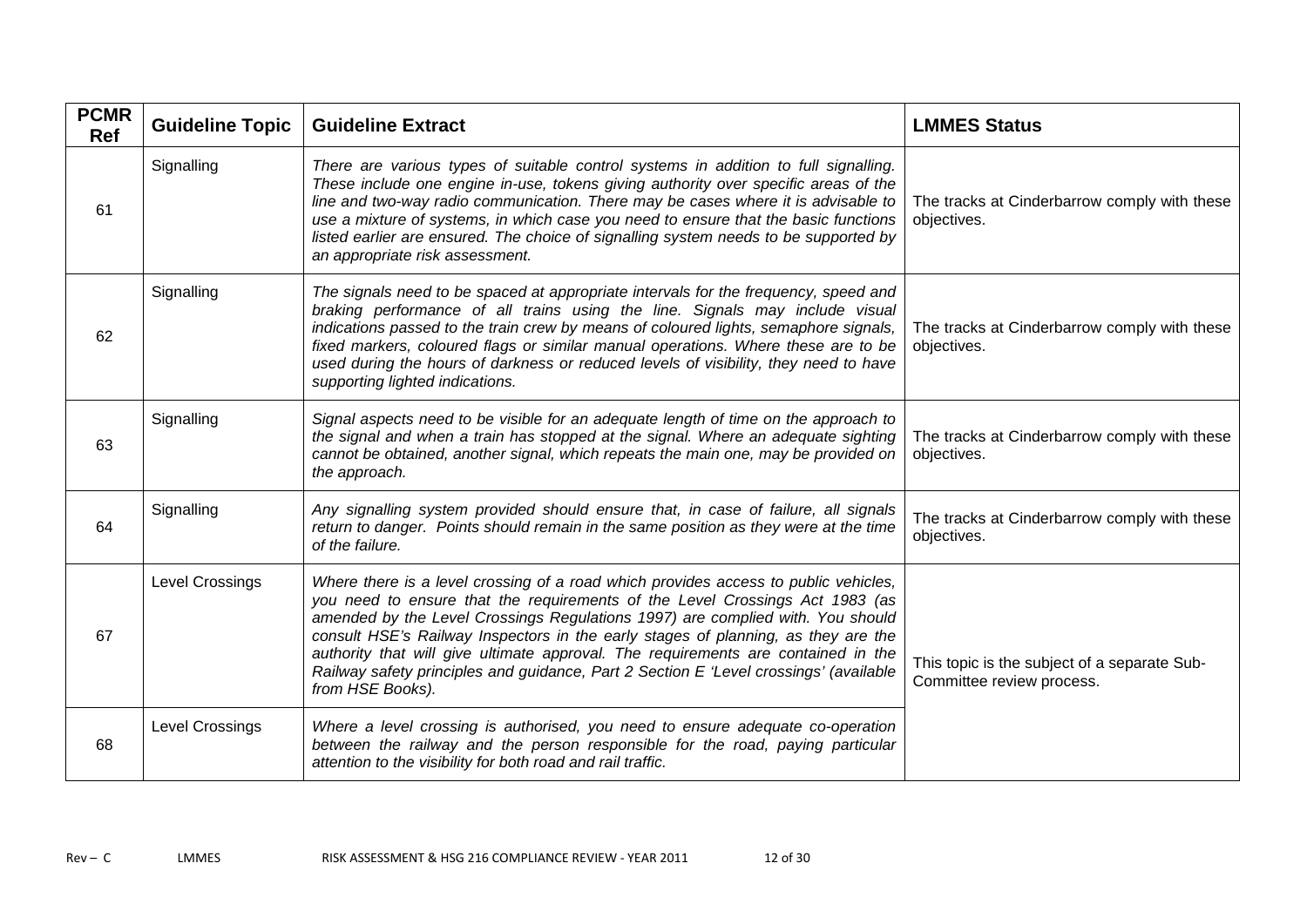| <b>PCMR</b><br><b>Ref</b> | <b>Guideline Topic</b> | <b>Guideline Extract</b>                                                                                                                                                                                                                                                                                                                                                                                                                                                                                                                               | <b>LMMES Status</b>                                                                                                                                                                                                                                                                                                                                                                                                            |
|---------------------------|------------------------|--------------------------------------------------------------------------------------------------------------------------------------------------------------------------------------------------------------------------------------------------------------------------------------------------------------------------------------------------------------------------------------------------------------------------------------------------------------------------------------------------------------------------------------------------------|--------------------------------------------------------------------------------------------------------------------------------------------------------------------------------------------------------------------------------------------------------------------------------------------------------------------------------------------------------------------------------------------------------------------------------|
| 69                        | Loco & Stock           | Locomotives need to be:<br>• constructed to provide safety and reliability in service;<br>• provided with a system to give an audible warning of approach; and<br>• provided with a system to ensure safety when the locomotive is left unattended or<br>stabled.                                                                                                                                                                                                                                                                                      | Safety has been demonstrated over the years<br>since first operation.<br>A steam or wind operated whistle is provided<br>for each train.                                                                                                                                                                                                                                                                                       |
| 72                        | <b>Boiler Systems</b>  | The Regulations require that boilers are properly designed and constructed from<br>suitable materials. They also require that examinations are carried out in accordance<br>with a written scheme of examination detailing the various items to be included and<br>the frequency of examinations.                                                                                                                                                                                                                                                      | The LMMES is a member of the Northern<br>Association of Model Engineers (NAME) and<br>follows the NAME Code of Practice for the<br>Examination & Testing of Miniature Steam<br>Boilers.                                                                                                                                                                                                                                        |
| 73                        | <b>Boiler Systems</b>  | The Regulations require inspections to be carried out by a person who is competent<br>to examine that particular piece of equipment. They also require that adequate<br>records of the examinations are kept. The maximum intervals between examinations<br>should be specified and each report should indicate the latest date of the next<br>examination.                                                                                                                                                                                            | The LMMES is a member of the Northern<br>Association of Model Engineers (NAME) and<br>follows the NAME Code of Practice for the<br>Examination & Testing of Miniature Steam<br>Boilers.                                                                                                                                                                                                                                        |
| 74                        | <b>Boiler Systems</b>  | When a boiler is to be used other than in the course of a business by a member of a<br>club or society or by a private individual, the examination arrangements provided by<br>one of the miniature associations or federations may be used. These procedures<br>need to cover aspects provided for in PSSR. Boilers having certificates issued under<br>these arrangements may still be acceptable as visitors on lines operating as a<br>business but this will depend on the insurance cover and management of the<br>particular railway concerned. | The LMMES is a member of the Northern<br>Association of Model Engineers (NAME) and<br>follows the NAME Code of Practice for the<br>Examination & Testing of Miniature Steam<br>Boilers, and, carries Insurance for train<br>operations through NAME which is carried by<br>Royal Sun Alliance.                                                                                                                                 |
| 75                        | <b>Rolling Stock</b>   | Passenger-carrying vehicles need to be stable, with enough protection to ensure that<br>they minimise the risk of people being able to move their feet into a position of<br>danger, trap any of their limbs or strike lineside objects. Arrangements should also<br>be in place to make it impossible for a passenger to trap a limb between the<br>vehicles.                                                                                                                                                                                         | The track is entirely ground level and<br>passenger carriages are of 2 types, sit-in and<br>sit-astride, and both types include foot troughs<br>to ensure the lower body is contained within<br>the carriages. The gap between carriages is<br>large and maintained by rigid bar couplings<br>which prevent limbs becoming trapped.<br>Verbal precautions are also given before each<br>train is permitted to leave a station. |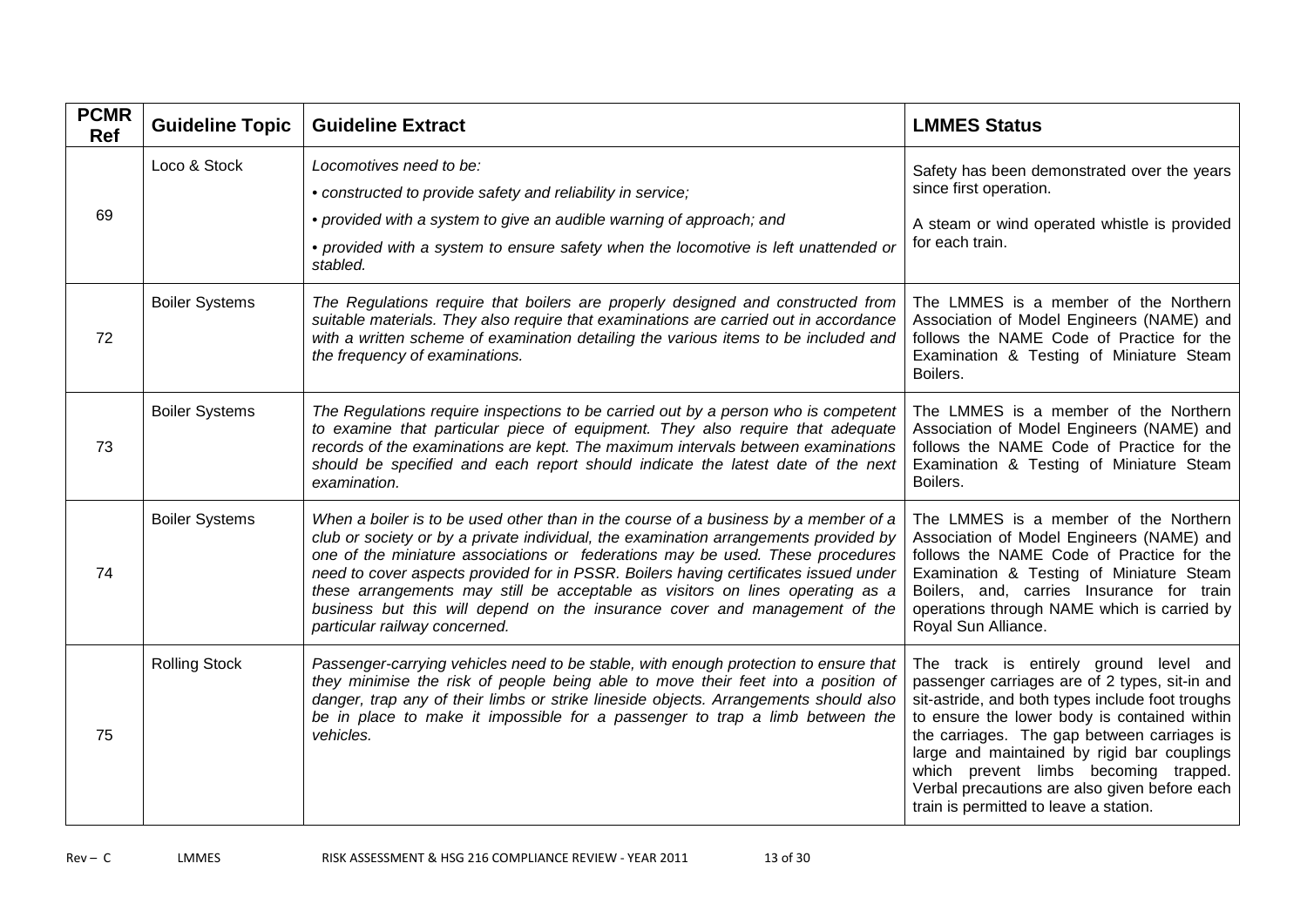| <b>PCMR</b><br><b>Ref</b> | <b>Guideline Topic</b> | <b>Guideline Extract</b>                                                                                                                                                                                                                                                                                                                                                                                                                                                                                                                                                                                                            | <b>LMMES Status</b>                                                                                                    |
|---------------------------|------------------------|-------------------------------------------------------------------------------------------------------------------------------------------------------------------------------------------------------------------------------------------------------------------------------------------------------------------------------------------------------------------------------------------------------------------------------------------------------------------------------------------------------------------------------------------------------------------------------------------------------------------------------------|------------------------------------------------------------------------------------------------------------------------|
| 76                        | <b>Rolling Stock</b>   | Rolling stock should have adequate suspension, buffers and couplings to ensure that<br>it can be operated safely.                                                                                                                                                                                                                                                                                                                                                                                                                                                                                                                   | The safety and stability of the rolling stock has<br>been proven adequate in the years since first<br>operation.       |
| 77                        | Couplings              | The design of any coupling should be adequate for the purpose and ensure that the<br>rolling stock is securely coupled in all circumstances, eg when propelling or in a<br>derailment. You need to prevent over-riding in the event of a collision. There are a<br>number of different coupling systems which may be appropriate including three-link<br>with side buffers, bars secured with pins and combined central buffer/coupling. The<br>use of scale couplings of the three-link, instanter or screw type are not<br>recommended as in scale form they have insufficient strength to ensure safety in all<br>circumstances. | When hauling passengers the carriages are<br>rigidly connected with bar and pin links.                                 |
| 78                        | Couplings              | Safety chains should be considered between the locomotive and tender or driving<br>truck. Their use between other vehicles in a train could prevent a division even if the<br>main coupling fails.                                                                                                                                                                                                                                                                                                                                                                                                                                  | When hauling passengers the carriages are<br>rigidly connected with bar and pin links.                                 |
| 79                        | Couplings              | On miniature railways where propelling of trains takes place, you need to consider<br>ensuring the lateral stability of the vehicles within the train during this operation.                                                                                                                                                                                                                                                                                                                                                                                                                                                        | Propelling operations are not permitted when<br>public passenger hauling.                                              |
| 80                        | <b>Brakes</b>          | A braking system is required which is adequate for the loaded train weight, normal<br>speed of running, gradients and operating methods. This system needs to be<br>capable of bringing the train to a stop in normal and emergency conditions, in a safe<br>distance.                                                                                                                                                                                                                                                                                                                                                              | There is an ongoing project to have all trains<br>fully braked. All trains for public passenger<br>hauling are braked. |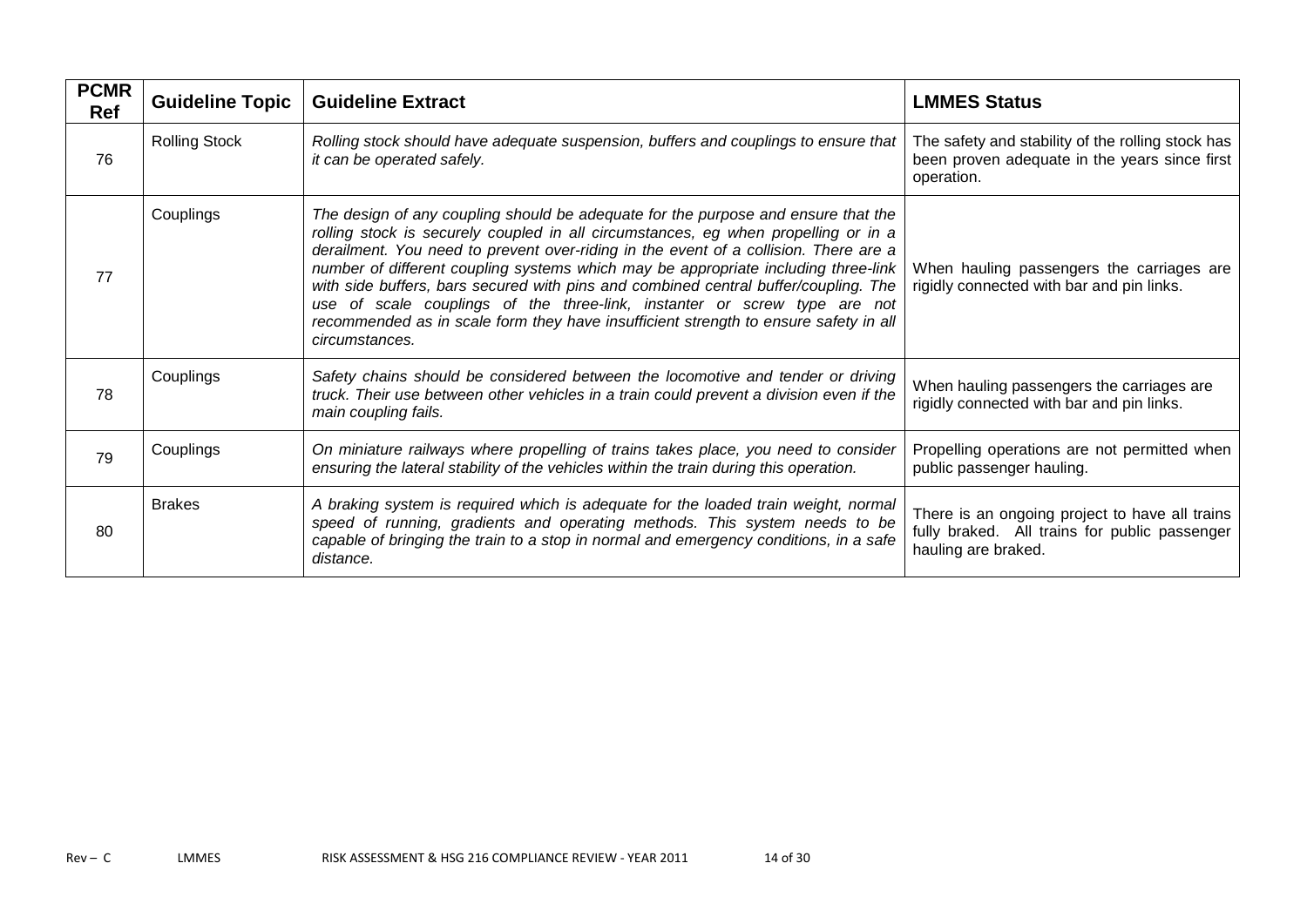| <b>PCMR</b><br><b>Ref</b> | <b>Guideline Topic</b> | <b>Guideline Extract</b>                                                                                                                                                                                                                                                                                                                                                                                                                                                                                                                                                      | <b>LMMES Status</b>                                                                                                              |
|---------------------------|------------------------|-------------------------------------------------------------------------------------------------------------------------------------------------------------------------------------------------------------------------------------------------------------------------------------------------------------------------------------------------------------------------------------------------------------------------------------------------------------------------------------------------------------------------------------------------------------------------------|----------------------------------------------------------------------------------------------------------------------------------|
| 81                        | <b>Brakes</b>          | If the braking system is of a continuous type, operating on the coaches and<br>locomotives, it should be capable of being worked from the locomotive by the driver,<br>in emergency by the guard (if carried) or be applied automatically in the event of a<br>division of the train. Brakes used as the normal 'service brake' should be capable of<br>being applied gradually to stop the train smoothly.                                                                                                                                                                   |                                                                                                                                  |
| 82                        | <b>Brakes</b>          | When the brakes have been applied, they should remain on in order to hold the<br>vehicle(s) for an adequate length of time.                                                                                                                                                                                                                                                                                                                                                                                                                                                   | Vacuum braked coaches comply with this<br>intent.                                                                                |
| 83                        | <b>Brakes</b>          | Lightweight trains may be operated with a non-automatic brake of adequate power.<br>Where small locomotives are used, it is common to provide a braked 'driving truck',<br>rather than rely on the locomotive brakes.                                                                                                                                                                                                                                                                                                                                                         |                                                                                                                                  |
| 84                        | <b>Brakes</b>          | If locomotives are using one of the various propulsion systems involving a chain,<br>gear or hydraulic drive, the transmission system cannot be relied upon to provide an<br>adequate train braking system. The severance of any chain or gear drive to the<br>wheels would lead to the driver being unable to control the speed of the train. The<br>brakes need to act directly onto the wheels or axle-mounted discs and not be of the<br>sled or skid type that operates on the rails in view of the danger of this type of<br>system lifting the vehicles off the track. | Brakes act directly on the wheels.                                                                                               |
| 85                        | Wheels                 | The wheels on any wheelset and the suspension of a vehicle need to be compatible<br>with the rail profile, track geometry, infrastructure and vehicle or train speed.                                                                                                                                                                                                                                                                                                                                                                                                         | The track and Society vehicles have proven<br>compatible.                                                                        |
| 86                        | Operation              | Any miniature railway, even a simple operation, needs to have operating rules to<br>provide for safe operation in both normal and emergency situations. The rules should<br>be appropriate to the railway, easy to understand by all staff and not too complex.                                                                                                                                                                                                                                                                                                               | Written guidance is provided for:<br><b>Level Crossing Duties</b><br>➤<br><b>Guard Duties</b><br>➤<br><b>Driving Skills</b><br>➤ |
| 87                        | Operation              | Miniature railways need to ensure that all staff involved are competent and have<br>declared their medical and physical fitness for the duties they are to perform.                                                                                                                                                                                                                                                                                                                                                                                                           | Members joining the Society and an ongoing<br>general observation by Members takes place<br>towards this objective.              |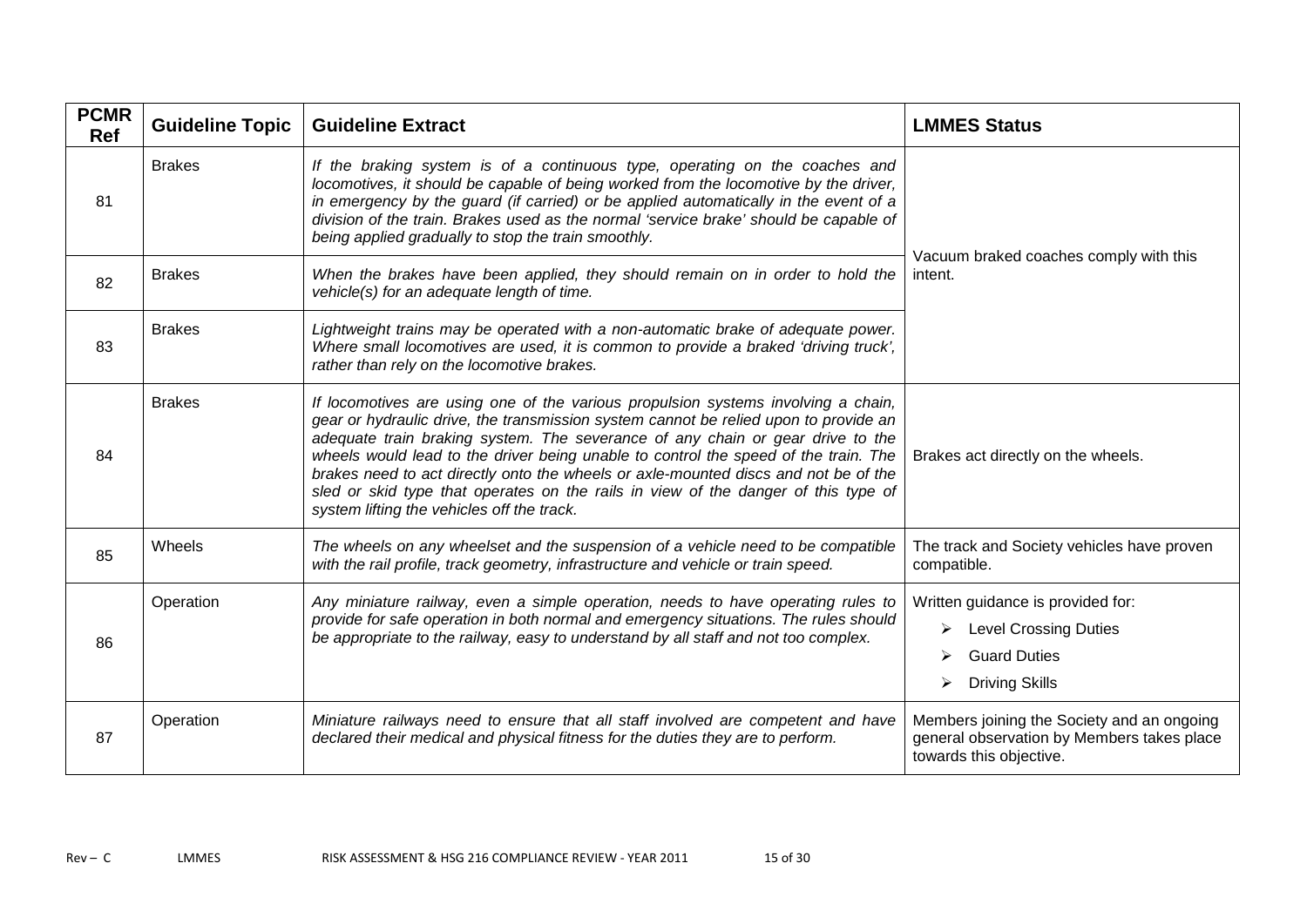| <b>PCMR</b><br><b>Ref</b> | <b>Guideline Topic</b>                    | <b>Guideline Extract</b>                                                                                                                                                                                                                                                                                                                                                                                                                                                                                                     | <b>LMMES Status</b>                                                                                                                                                                                         |
|---------------------------|-------------------------------------------|------------------------------------------------------------------------------------------------------------------------------------------------------------------------------------------------------------------------------------------------------------------------------------------------------------------------------------------------------------------------------------------------------------------------------------------------------------------------------------------------------------------------------|-------------------------------------------------------------------------------------------------------------------------------------------------------------------------------------------------------------|
| 89                        | Operation                                 | Miniature railways need to prepare procedures to cover safe operation, and in<br>particular undertake a risk assessment for their operations. The attention to detail in<br>the risk assessment needs to be commensurate with the scale of operations.<br>Separate risk assessments may be required for operations of fixed and portable<br>tracks. The results of the risk assessments and any control measures introduced to<br>reduce risks should be recorded.                                                           | This Risk Assessment document has been<br>prepared as described in the "Introduction".                                                                                                                      |
| 90                        | Operation                                 | Where people below the age of 18 are involved in any activities on a miniature<br>railway, you need to ensure that a risk assessment has been carried out which takes<br>into consideration the inexperience and reduced attention span of the individuals<br>concerned. This requirement is in order to comply with the legislation in connection<br>with young persons undertaking work and, provided they have been assessed as<br>competent, does not preclude them from any particular activity (such as driving).      | The Society Rules do not permit direct<br>involvement in the operation of trains by<br>people below the age of 18 years.                                                                                    |
| 92                        | Management of<br>Operations               | It is recommended that for each running session you appoint a person in charge who<br>has the authority to ensure that all procedures laid down are followed.                                                                                                                                                                                                                                                                                                                                                                | An Operating Superintendent is nominated at<br>the start of each running session and may be<br>changed during the day. The nominated<br>person is from a named list of experienced<br><b>LMMES</b> members. |
| 93                        | Management of<br>Operations               | The person in charge should have details of the emergency plans and a list of<br>emergency contact telephone numbers. All of the staff involved should be made<br>aware of the procedures in case of emergency. On all occasions that the railway<br>operates, a record should be kept of the date, locomotives run on the track and staff<br>in attendance.                                                                                                                                                                 | LMMES comply with this requirement.                                                                                                                                                                         |
| 94                        | Recording &<br><b>Reporting Incidents</b> | A record needs to be maintained giving details of all incidents and near misses that<br>happen during any operating session. Full details of the occurrence and the people<br>involved, together with any witnesses, should be recorded. This record needs to be<br>completed at the time of the event in order to ensure that full details are available in<br>the event of their being required at a later date. The form shown in Appendix 2<br>provides some indication of the information that may need to be recorded. | An Incident Diary is maintained on the sign-in<br>desk.                                                                                                                                                     |
| 98                        | Trains                                    | When trains are operating with more than one passenger-carrying vehicle, you need<br>to consider providing a guard to ride on the train.                                                                                                                                                                                                                                                                                                                                                                                     | Guards are provided on all trains regardless<br>of the number of trains operating.                                                                                                                          |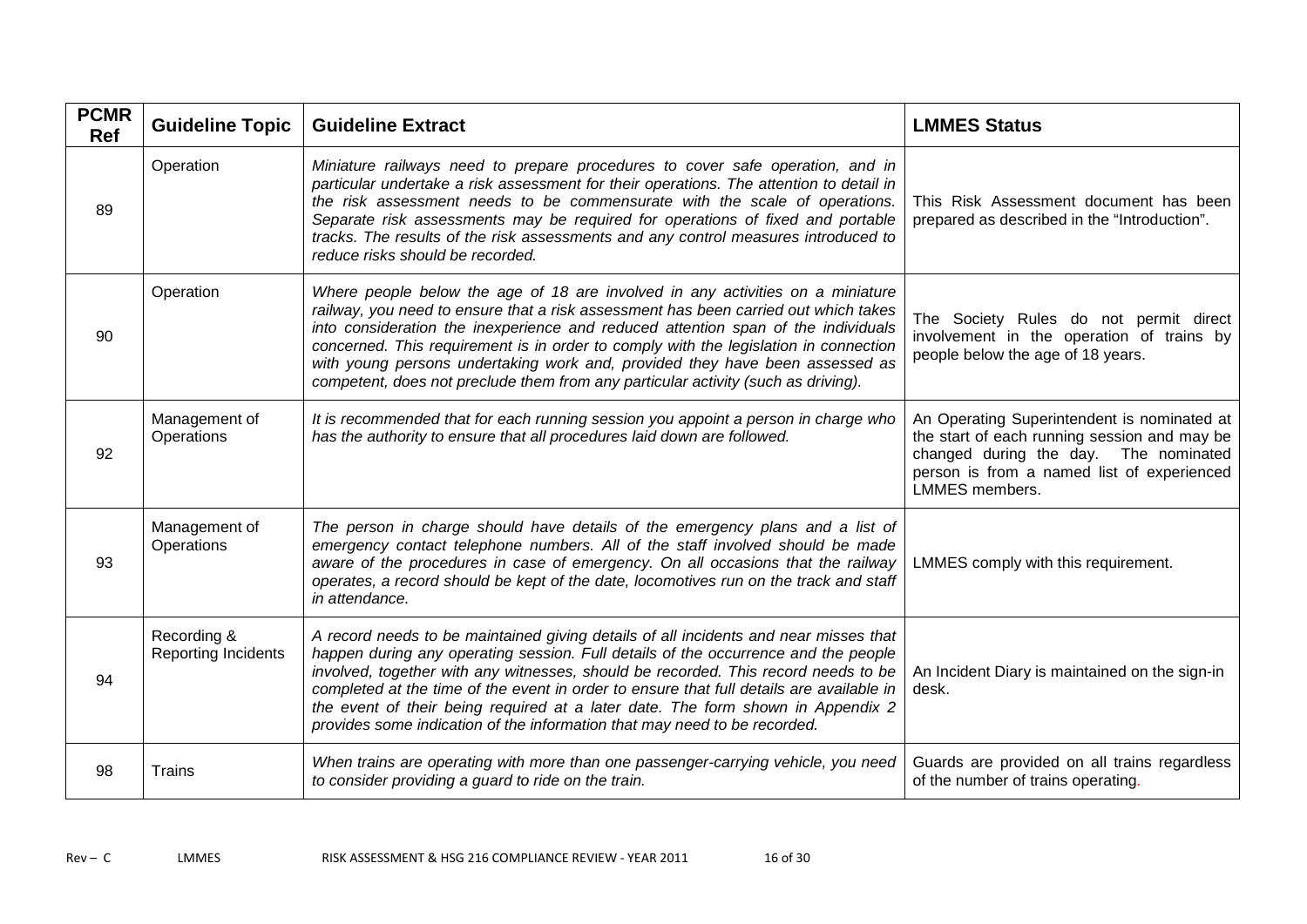| <b>PCMR</b><br><b>Ref</b> | <b>Guideline Topic</b> | <b>Guideline Extract</b>                                                                                                                                                                                                                                                                                                                                                                                                                                                                                                                                                                               | <b>LMMES Status</b>                                                                                                                                                                                                                                                                                                                                            |
|---------------------------|------------------------|--------------------------------------------------------------------------------------------------------------------------------------------------------------------------------------------------------------------------------------------------------------------------------------------------------------------------------------------------------------------------------------------------------------------------------------------------------------------------------------------------------------------------------------------------------------------------------------------------------|----------------------------------------------------------------------------------------------------------------------------------------------------------------------------------------------------------------------------------------------------------------------------------------------------------------------------------------------------------------|
| 99                        | Trains                 | You need to consider the load of trains for various sizes of locomotives, taking into<br>account the speed, braking and hauling capabilities. These should be reviewed if<br>there are any changes in the operational circumstances. The main changes to be<br>considered would be a reduction in the braking capacity or a change in the rail<br>conditions (ie from dry to wet) reducing adhesion.                                                                                                                                                                                                   | The Operating Superintendent approves and<br>monitors train configuration and operating<br>circumstances and the Station Master<br>manages the safe loading of a train.                                                                                                                                                                                        |
| 100                       | Trains                 | In darkness or reduced visibility, the train needs to carry a lighted red tail-lamp on<br>the rear of the last vehicle. In other conditions it is recommended that some form of<br>red indicator marks the rear of the train.                                                                                                                                                                                                                                                                                                                                                                          | Public passenger hauling is not permitted in<br>hours of darkness.                                                                                                                                                                                                                                                                                             |
| 103                       | Servicing of Locos     | The operations involved with the preparation and disposal of locomotives, such as<br>using a blower to raise steam, dropping the fire and blowing down boilers, should be<br>carried out carefully, in areas away from the public. Care needs to be taken to avoid<br>the risk of injury to other staff and to avoid any spread of fire.                                                                                                                                                                                                                                                               | Six fixed and elevated steaming<br>bays<br>arranged in a parallel manner with a 2-man<br>space between each track provides a<br>comfortable working area. Public are not<br>permitted into the steaming bay areas.                                                                                                                                             |
| 104                       | Servicing of Locos     | Refuelling of diesel, petrol or gas-fired locomotives should be carried out well away<br>from public areas and places where steam locomotives are being prepared or ash<br>disposed of. Care should also be taken when charging or changing batteries in case<br>any sparking could create hazardous conditions.                                                                                                                                                                                                                                                                                       | Coal fired locomotives are fuelled in the<br>steaming bays and at points around the track.<br>The Society's petrol fuelled locomotive is<br>fuelled in sidings away from the public and<br>other hot locomotives and away battery<br>powered locomotives. Gas fired locomotives<br>are uncommon at LMMES and are treated as<br>for petrol fuelled locomotives. |
| 105                       | Pre Run Inspections    | A visual inspection of the track and adjacent areas should be made before starting<br>any running session to ensure that it is safe for use. The person making this<br>inspection needs to make any entry to this effect in the record of the running session<br>and sign it.                                                                                                                                                                                                                                                                                                                          | The tracks are walked before each days use<br>of the circuits and the result is given verbally<br>to the Operating Superintendent and is written<br>into the Days Log at the sign in desk.                                                                                                                                                                     |
| 106                       | Pre Run Inspections    | A visual inspection of any locomotive should be made before it is used. In the case<br>of a steam locomotive, a further inspection needs to be made during steam raising to<br>look out for any leaks or failures. This latter inspection needs to include checking the<br>water feeds to the boiler, blowing down the water gauges and observing the correct<br>action of the safety valve(s). In all cases, the inspection should include the testing of<br>the audible warning device and any braking system. Any defects found in these<br>items should be remedied before the locomotive is used. | Individual engine driver or owner tests and<br>exercises the loco and driving truck (where<br>appropriate) prior to entering the circuit under<br>control of the Operating Superintendent.<br>Each locomotive with its train makes an<br>unloaded circuit of the track to test the train.                                                                      |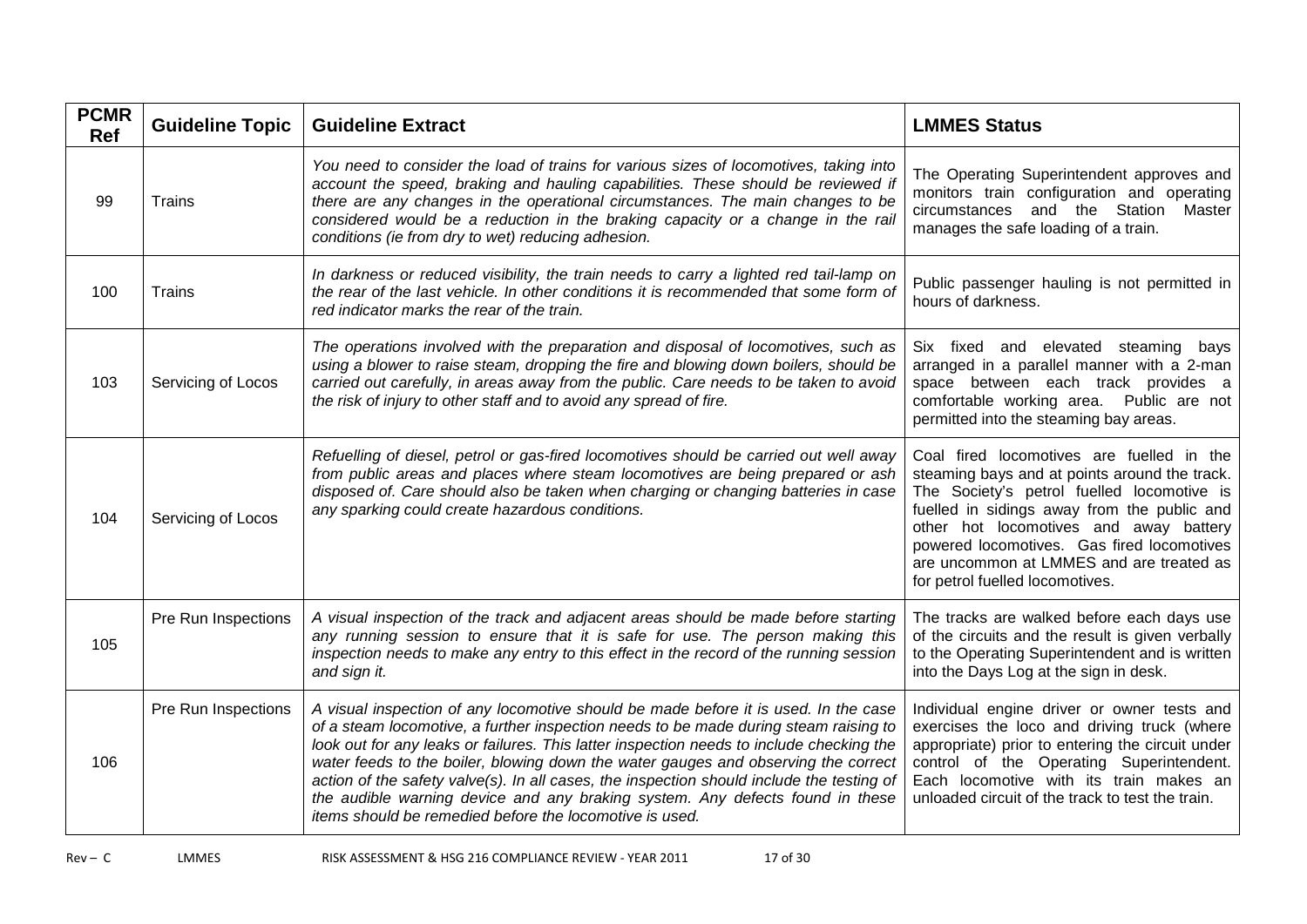| <b>PCMR</b><br><b>Ref</b> | <b>Guideline Topic</b> | <b>Guideline Extract</b>                                                                                                                                                                                                                                                                                                                                                                                                                                                                                                                                                                                                                                                                                                                                             | <b>LMMES Status</b>                                                                                                                                                                                                                                                                                                                                                                                                                                                                     |
|---------------------------|------------------------|----------------------------------------------------------------------------------------------------------------------------------------------------------------------------------------------------------------------------------------------------------------------------------------------------------------------------------------------------------------------------------------------------------------------------------------------------------------------------------------------------------------------------------------------------------------------------------------------------------------------------------------------------------------------------------------------------------------------------------------------------------------------|-----------------------------------------------------------------------------------------------------------------------------------------------------------------------------------------------------------------------------------------------------------------------------------------------------------------------------------------------------------------------------------------------------------------------------------------------------------------------------------------|
| 107                       | Pre Run Inspections    | All items of rolling stock should be inspected before being used in any running<br>session to ensure that they are safe for use.                                                                                                                                                                                                                                                                                                                                                                                                                                                                                                                                                                                                                                     | Rolling stock is moved/wheeled from the<br>carriage shed to the nominated inner or outer<br>track circuit and is checked at this time for<br>serviceability.                                                                                                                                                                                                                                                                                                                            |
| 110                       | Maintenance            | In order to ensure that any railway continues to remain serviceable, all items of<br>trackwork, locomotives, rolling stock and buildings etc should receive adequate<br>maintenance. The frequency and detail of the various examinations will vary<br>according to the complexity of the individual piece of equipment and how much it is<br>used.                                                                                                                                                                                                                                                                                                                                                                                                                  | Each Tuesday throughout the year is a<br>dedicated workday where volunteer members<br>maintain, improve and inspect the track<br>system and rolling stock. A Maintenance<br>Works Log Book provides entries for identified<br>ongoing works required and records works<br>completed and any major works that are<br>identified are referred to Committee for<br>assessment and scope decisions. The Log<br>Book is open for inspection and entries and<br>updating on the sign-in desk. |
| 111                       | Maintenance            | Any system of maintenance should ensure the following:<br>• Regular maintenance (including, as necessary, inspection, testing, adjustment,<br>lubrications and cleaning) should be carried out at suitable intervals, taking into<br>account the level of use of the item of equipment concerned.<br>• Any defects should be identified and remedied. If necessary, arrangements need to<br>be made for the affected vehicle or infrastructure not to be used in the meantime. If<br>the defect cannot be rectified immediately, it may be necessary to impose conditions<br>which will ensure that safety is not compromised.<br>• Regular maintenance and remedial work should be carried out properly (and to the<br>same or improved standards of the original). | Refer to Item Ref 110                                                                                                                                                                                                                                                                                                                                                                                                                                                                   |
| 112                       | Maintenance            | Keep suitable records of the work inspections and any work carried out.                                                                                                                                                                                                                                                                                                                                                                                                                                                                                                                                                                                                                                                                                              | Refer to Item Ref 110                                                                                                                                                                                                                                                                                                                                                                                                                                                                   |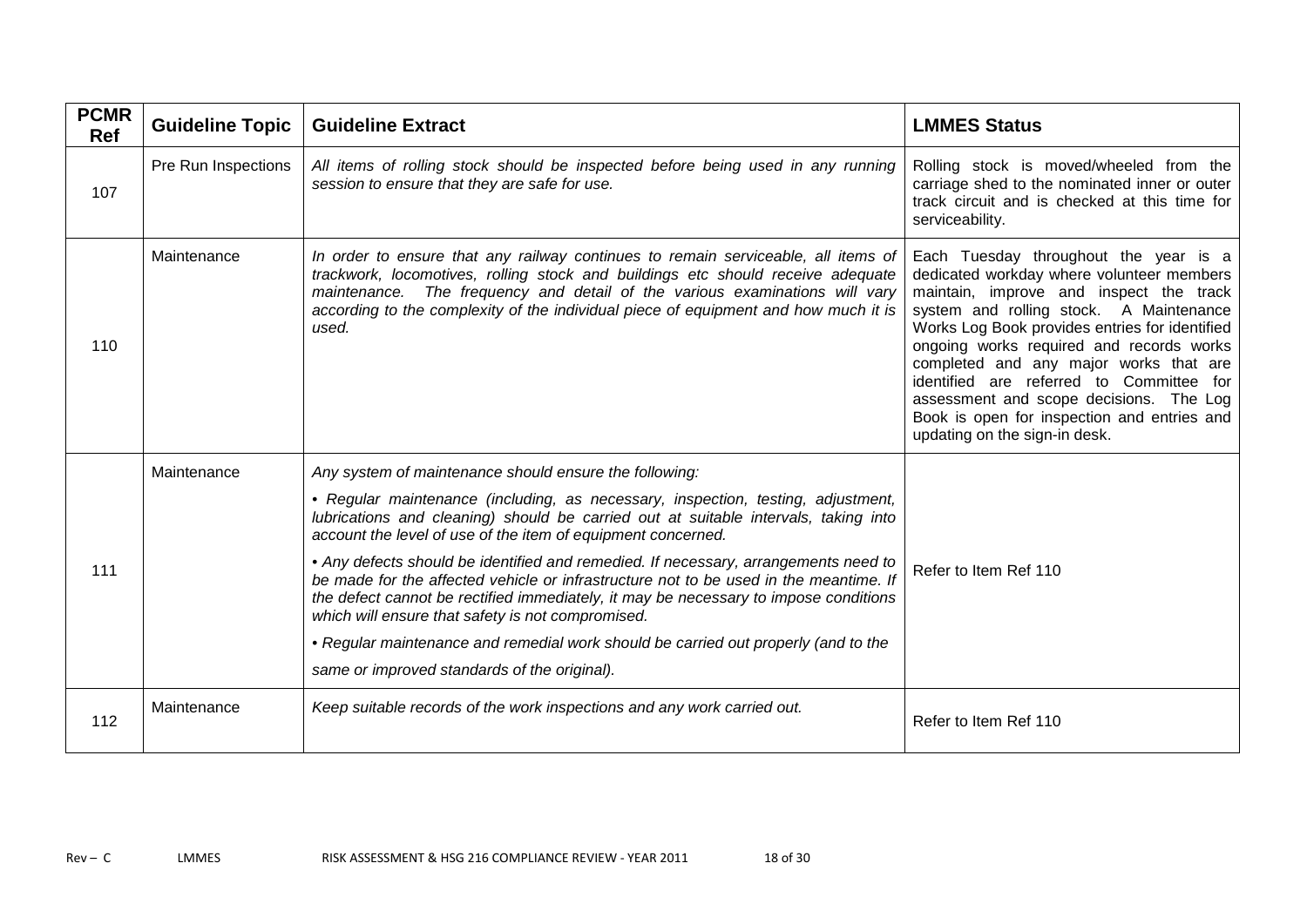### **Part 2: Annual Operational Risk Assessment**

Ranking System is Event Severity to Health x Likelihood = Ranking Value. Likelihood assessment based partially on site incident history.

Ranking of 0 = Risk is Negligible due to Applied Control Action; no action required; but don't be complacent

Ranking of  $1 =$  Risk is Low but monitor the situation

Ranking of 2 = Risk is Medium; consequence should be avoided; take further action to reduce risk.

Ranking of >3 = Risk is High; take immediate action to reduce risk.

| <b>ITEM</b><br>REF: | <b>CONSIDERATION</b>                                                                                          | <b>POSSIBLE</b><br><b>CONSEQUENCE</b>           | <b>EVENT</b><br><b>SEVERITY</b><br>$0 = Neg$<br>$1 = Low$<br>$2 = Med$<br>$3 = High$ | LIKE-<br><b>LIHOOD</b><br>$0 = Neg$<br>$1 = Low$<br>$2 = Mod$<br>$3 = High$ | <b>RANKING</b> | <b>CONTROL ACTION</b>                                                                                                                                                                                                                                                       |
|---------------------|---------------------------------------------------------------------------------------------------------------|-------------------------------------------------|--------------------------------------------------------------------------------------|-----------------------------------------------------------------------------|----------------|-----------------------------------------------------------------------------------------------------------------------------------------------------------------------------------------------------------------------------------------------------------------------------|
| A <sub>1</sub>      | Personnel access to<br>LMMES leased area by<br>unauthorised persons<br>when site is unoccupied<br>by members. | Tripping, falling, and<br>bumping into objects. |                                                                                      | 0                                                                           | $\overline{0}$ | Lease area is fenced and gates locked to<br>protect against inadvertent access. Signal<br>posts are removed and stored when site is<br>closed. Stumbling hazards are no different<br>that a rural area. No sharp protuberances.                                             |
| A2                  | Personnel access to<br><b>LMMES</b> leased area<br>when members are<br>present.                               | Tripping, falling, and<br>bumping into objects. |                                                                                      | $\overline{0}$                                                              | $\mathbf 0$    | Members are familiar with the<br>railway<br>active<br>paraphernalia of<br>miniature<br>an<br>railway. Signed in guests are discouraged<br>from wandering on the track and access to<br>the workshop. Vehicle access is gated to<br>prevent inadvertent entry by the public. |

### **TABLE "A" ACCESS AND EGRESS**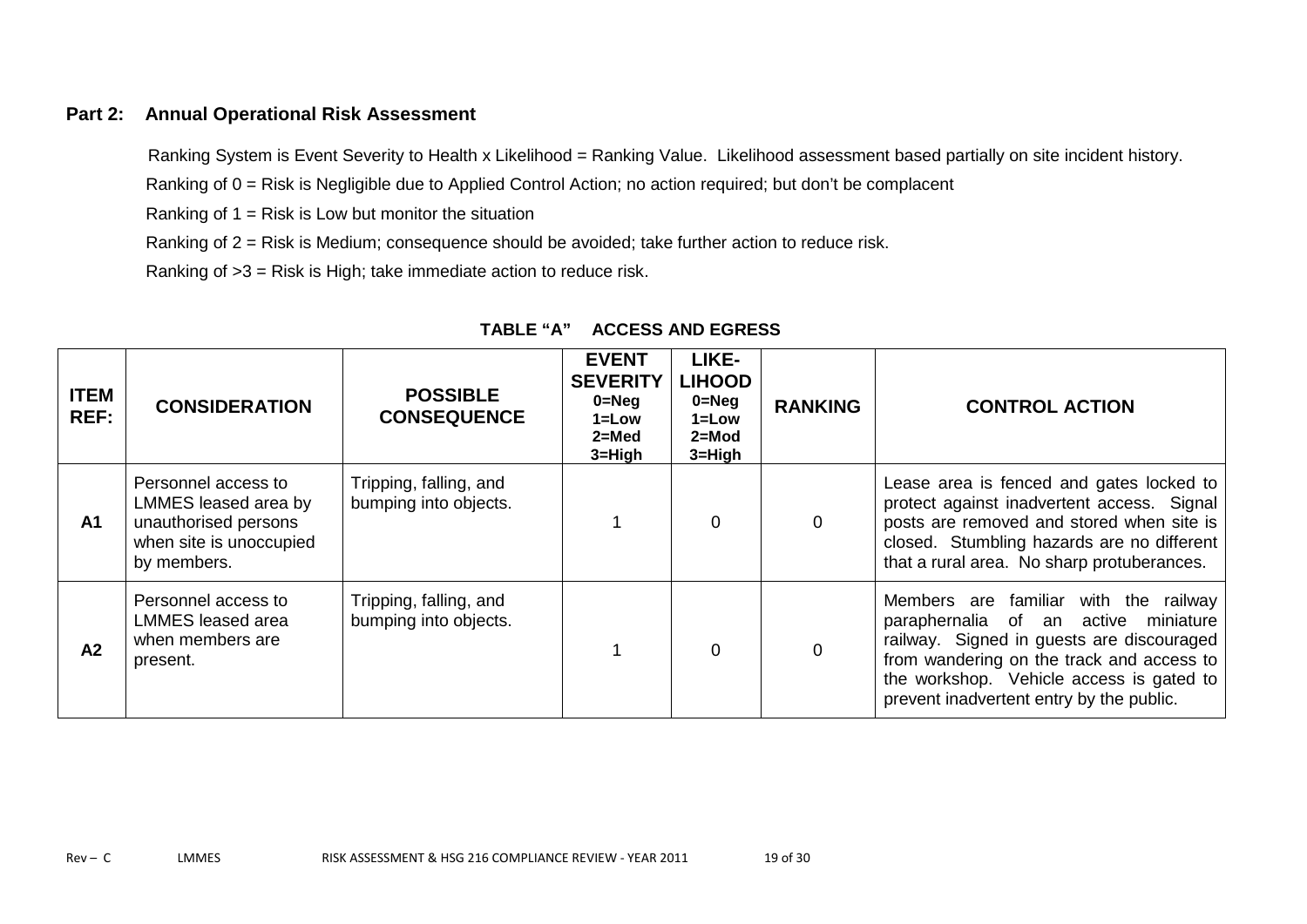| A3             | Personnel access to<br><b>LMMES buildings/facilities</b><br>when members are<br>present.                                                                                        | Normal access incidents<br>to and within a building.              | $\mathbf{0}$ | $\Omega$ | $\mathbf 0$ | Members Meeting Room complies with<br>Regulations including Disabled<br><b>Building</b><br>Access provisions. Workshop access is<br>restricted by Notice to Members who as<br>members of a miniature engineering society<br>awareness of the necessary<br>have<br>precautions and behaviour in a workshop.                                                                                                                                                                                                                               |
|----------------|---------------------------------------------------------------------------------------------------------------------------------------------------------------------------------|-------------------------------------------------------------------|--------------|----------|-------------|------------------------------------------------------------------------------------------------------------------------------------------------------------------------------------------------------------------------------------------------------------------------------------------------------------------------------------------------------------------------------------------------------------------------------------------------------------------------------------------------------------------------------------------|
| A <sub>4</sub> | Normal public access to<br>the railway platforms.                                                                                                                               | Tripping, falling, and<br>bumping into objects.<br>Crowd control. |              | $\Omega$ | $\mathbf 0$ | Properly paved and fully fenced access<br>paths are provided. Public access is only<br>permitted when the platforms are attended<br>by LMMES members and are otherwise<br>locked shut. Queuing for a train ride and<br>exiting a train is carried out in segregated<br>pathways to avoid confusion and crowding.                                                                                                                                                                                                                         |
| <b>A5</b>      | Public egress from<br>permitted areas.                                                                                                                                          | Walking directly into<br>moving vehicle traffic.                  | 3            | $\Omega$ | $\mathbf 0$ | Exit points from the LMMES fenced area<br>are gated.                                                                                                                                                                                                                                                                                                                                                                                                                                                                                     |
| A <sub>6</sub> | Access for pedestrians<br>and vehicles to Picnic<br>Area Car Park and<br><b>LMMES Car Park so</b><br>crossing the Miniature<br>Railway Tracks during<br>public carrying events. | Collision between a train<br>and a car or a pedestrian.           | 3            | $\Omega$ | $\mathbf 0$ | The level crossing roadway is manned by<br>LMMES controlling traffic at all times that<br>trains are operating.<br>Railway track gates are closed at any time<br>when the level crossing is not manned so<br>preventing locomotives from crossing the<br>roadway.<br>Flashing lights and audible warnings given<br>at the crossing when a train approaches the<br>crossing so warning the public and the<br>LMMES's crossing traffic manager.<br>- A<br>Standing instruction/Protocol applies to the<br>correct manning of the crossing. |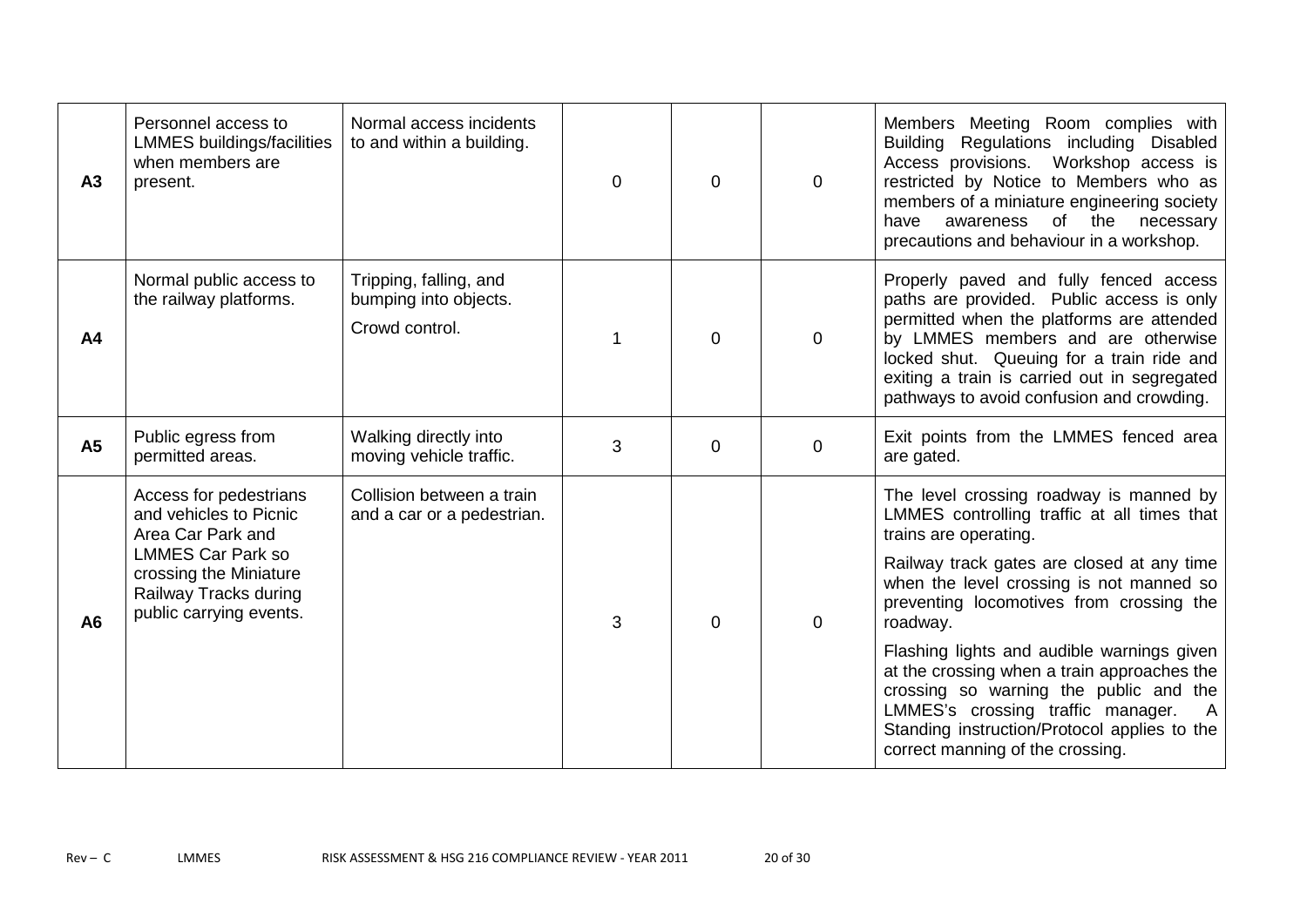| <b>A7</b>      | Access for pedestrians<br>and vehicles to Picnic<br>Area Car Park and<br><b>LMMES Car Park so</b><br>crossing the Miniature<br>Railway Tracks when no<br>public passenger carrying<br>is taking place. | Collision between a train<br>and a car or a pedestrian. | 3 | 0 | $\Omega$       | Locomotive drivers give priority to road<br>traffic by halting before attempting to cross<br>the road.<br>A Standing Instruction/Protocol applies to<br>this activity.                                                                                                                                                                                                                                                                                                                       |
|----------------|--------------------------------------------------------------------------------------------------------------------------------------------------------------------------------------------------------|---------------------------------------------------------|---|---|----------------|----------------------------------------------------------------------------------------------------------------------------------------------------------------------------------------------------------------------------------------------------------------------------------------------------------------------------------------------------------------------------------------------------------------------------------------------------------------------------------------------|
| A <sub>8</sub> | Pedestrians crossing the<br>track.                                                                                                                                                                     | Collision between a train<br>and a pedestrian.          | 3 | 0 | $\overline{0}$ | The entire track installation is fenced from<br>free public access. A single crossing place<br>is provided for pedestrians at the north<br>easterly curve of the track. This crossing<br>place belongs to the LCC and has gates<br>operated by the public for them to pass<br>through at will and over the track. Warning<br>signs are provided. Locomotive drivers are<br>provided with a whistle marker ahead of the<br>crossing and the track curve is a natural<br>slowing down measure. |
| A <sub>9</sub> | Confined spaces.                                                                                                                                                                                       | Asphyxiation.                                           | 3 | 0 | $\mathbf 0$    | The only potential confined space is the<br>carriage shed, however this space is<br>through ventilated by fixed openings from<br>both longitudinal ends and at 4 places in the<br>roof.                                                                                                                                                                                                                                                                                                      |
| A10            | Escape routes                                                                                                                                                                                          | Trapped personnel.                                      | 3 | O | $\mathbf 0$    | The track installation is entirely open air and<br>there are no dead end paths to impeded<br>escape from any particular point in the track<br>or station areas.                                                                                                                                                                                                                                                                                                                              |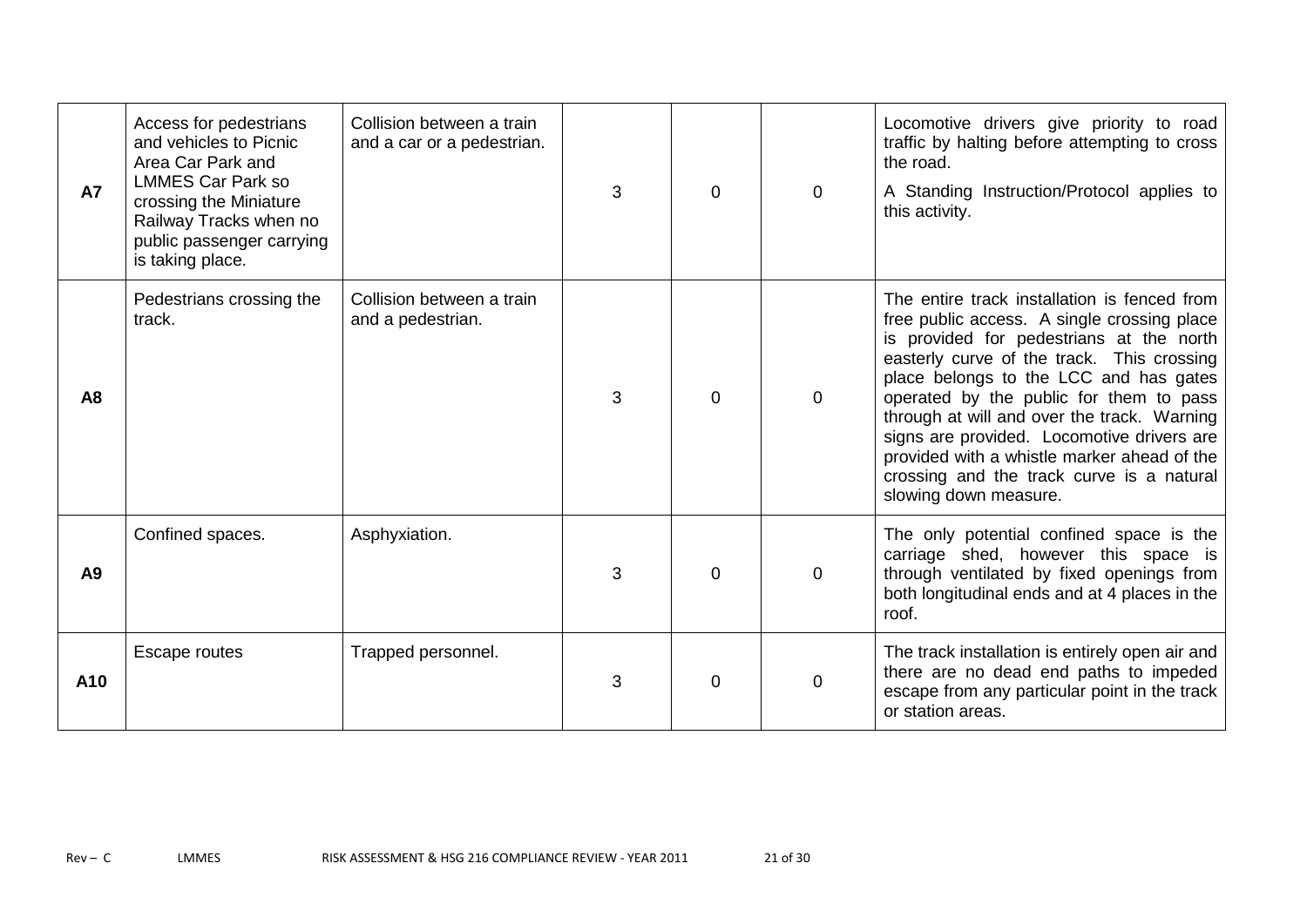### **TABLE** "**B" LIFTING, FALLING, DROPPED OBJECTS**

| <b>ITEM</b><br>REF: | <b>CONSIDERATION</b>     | <b>POSSIBLE</b><br><b>CONSEQUENCE</b>                                                                                                | <b>EVENT</b><br><b>SEVERITY</b><br>$0 = Neg$<br>$1 = Low$<br>$2=Med$<br>3=High | LIKE-<br><b>LIHOOD</b><br>$0 = Neg$<br>$1 = Low$<br>$2 = Mod$<br>3=High | <b>RANKING</b> | <b>CONTROL ACTION</b>                                                                                                                                                                                                                                                                                                         |
|---------------------|--------------------------|--------------------------------------------------------------------------------------------------------------------------------------|--------------------------------------------------------------------------------|-------------------------------------------------------------------------|----------------|-------------------------------------------------------------------------------------------------------------------------------------------------------------------------------------------------------------------------------------------------------------------------------------------------------------------------------|
| <b>B1</b>           | Falling from height.     | Injury.                                                                                                                              | 3                                                                              | 0                                                                       | $\overline{0}$ | Generally there are no fixed elevated<br>All pedestrian access walking<br>stages.<br>areas above local ground level are fenced.                                                                                                                                                                                               |
| <b>B2</b>           | Dropped objects          | Injury                                                                                                                               | 3                                                                              | $\overline{0}$                                                          | $\mathbf 0$    | There are no personnel access levels<br>above local ground level and there are no<br>bridges over the track.                                                                                                                                                                                                                  |
| <b>B3</b>           | Lifting and Overloading. | Bodily strains.                                                                                                                      | 2                                                                              | 0                                                                       | $\mathbf 0$    | The usual heavy lifts are the locomotives<br>and driving tracks et al and other than these<br>items there are normally no heavy man lifts<br>to be made.                                                                                                                                                                      |
| <b>B4</b>           | Locomotive handling.     | Injury when moving and<br>handling heavy loads from<br>road vehicles and or<br>trailers to the steaming<br>bays and onto the tracks. | 2                                                                              | $\Omega$                                                                | $\mathbf 0$    | The hydraulic lifting table in the steaming<br>bay enables heavy loads to be rolled and<br>not manually lifted when transferring from<br>vehicle road transport to the tracks. A table<br>skirts prevent accidental contact with the<br>lifting mechanism. Attempted overloading<br>of the table trips the hydraulic circuit. |
|                     |                          |                                                                                                                                      |                                                                                |                                                                         |                | A traverser is used to transfer locomotives,<br>driving tracks et al from the hydraulic table<br>to the steaming bay rails and from the rails<br>to the track spurs onto the main track<br>circuits.                                                                                                                          |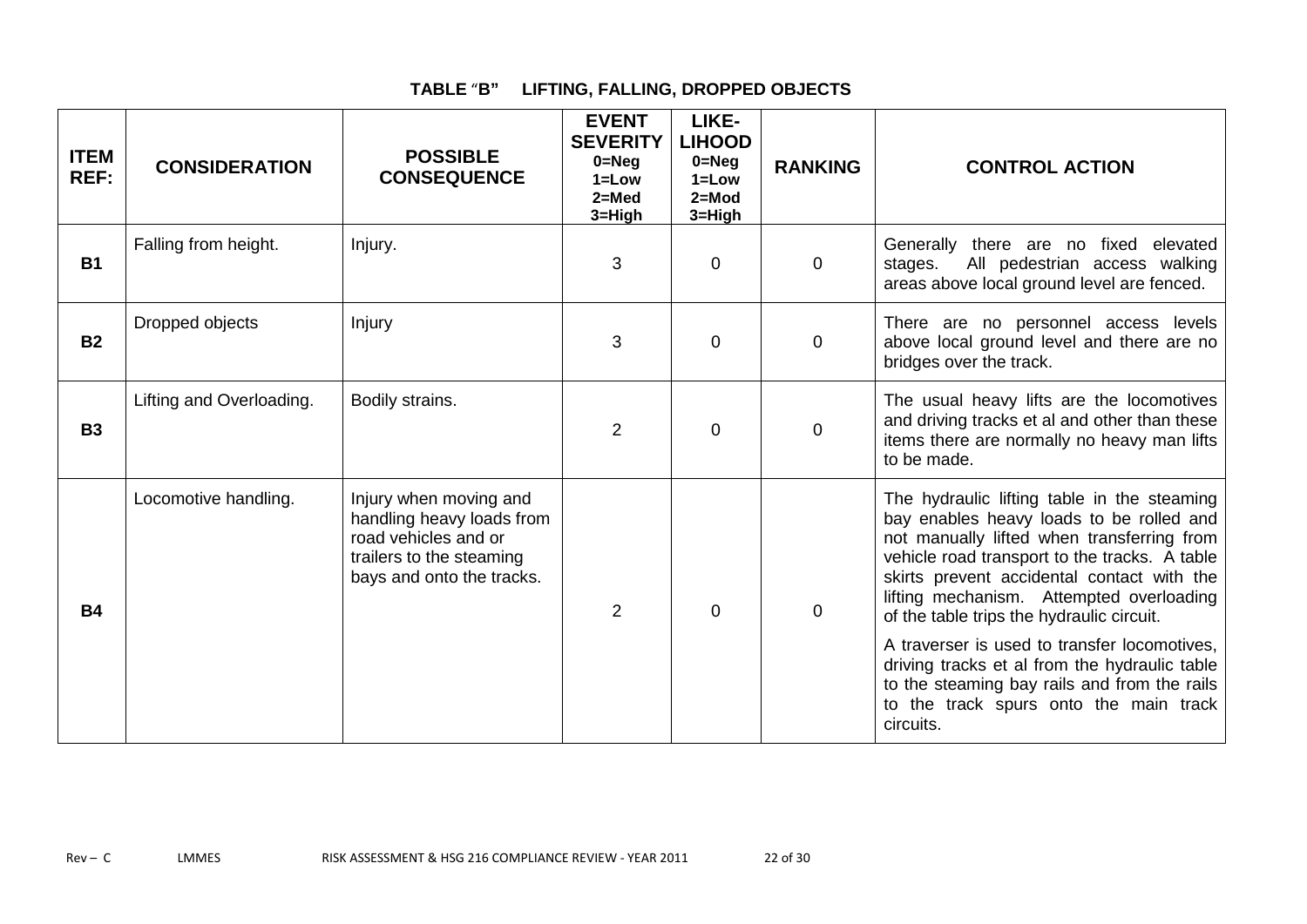| <b>B5</b> | Traverser movements | Trip, fall and run over. |  |  |  | The traverser is pushed and not pulled so<br>avoiding the running over of a user. On<br>open days the traverser is operated by<br>LMMES Members. |
|-----------|---------------------|--------------------------|--|--|--|--------------------------------------------------------------------------------------------------------------------------------------------------|
|-----------|---------------------|--------------------------|--|--|--|--------------------------------------------------------------------------------------------------------------------------------------------------|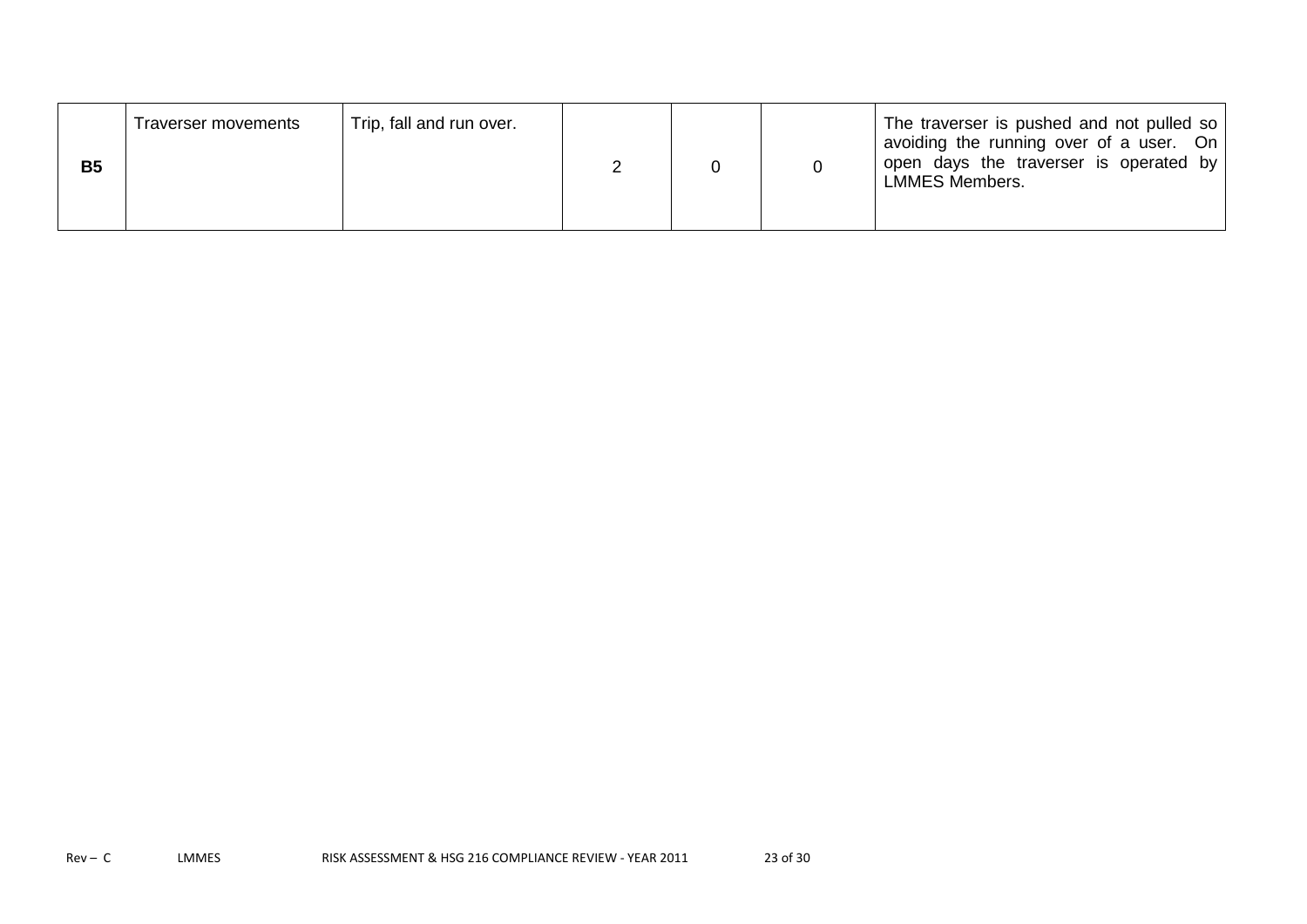### **TABLE "C" COLLISION AND DERAILMENT**

| <b>ITEM</b><br>REF: | <b>CONSIDERATION</b>                                                                                                                                    | <b>POSSIBLE</b><br><b>CONSEQUENCE</b>                               | <b>EVENT</b><br><b>SEVERITY</b><br>$0 = Neg$<br>$1 = Low$<br>$2=Med$<br>3=High | LIKE-<br><b>LIHOOD</b><br>$0 = Neg$<br>$1 = Low$<br>$2 = Mod$<br>3=High | <b>RANKING</b> | <b>CONTROL ACTION</b>                                                                                                                                                                                                                                                                                                                                    |
|---------------------|---------------------------------------------------------------------------------------------------------------------------------------------------------|---------------------------------------------------------------------|--------------------------------------------------------------------------------|-------------------------------------------------------------------------|----------------|----------------------------------------------------------------------------------------------------------------------------------------------------------------------------------------------------------------------------------------------------------------------------------------------------------------------------------------------------------|
| C <sub>1</sub>      | Members and others<br>working on the track for<br>maintenance or repair<br>when the track is not<br>operational.<br>Housekeeping, grass<br>cutting etc. | Industrial type injury<br>exposure to worker and<br>those close by. |                                                                                | 1                                                                       | 0              | All track works involve low level activities<br>therefore hardhats are not specified.<br>Members are presumed to carry out<br>activities with which they are familiar and<br>competent and use of tools for which they<br>are familiar or have been trained to use.                                                                                      |
| C <sub>2</sub>      | Members and others<br>working on the track for<br>maintenance or repair<br>when the track is<br>operational.                                            | Possible impact by a<br>moving train or<br>locomotive.              | $\overline{2}$                                                                 | 0                                                                       | $\Omega$       | Hi-Vis jackets are mandatory for anyone<br>within the fenced area of the track circuits.<br>Locos have audible warning means.<br>Track spacing provides a safe ground area<br>providing a means of avoiding a railed<br>vehicle.<br>Work location marked by hazard cones.<br>O.S. monitors track working and has radio<br>communication with signal box. |
| C <sub>3</sub>      | Train-train collision.                                                                                                                                  | Personal injury.<br>Derailment consequences.                        | $\overline{2}$                                                                 | 0                                                                       | 0              | The OS ensures that it is not possible for<br>two locomotives to be on the same track<br>circuit forward facing moving normally in<br>opposite directions so avoiding a high<br>speed collision.<br>Shunting and manoeuvring is carried out<br>under OS control and at very low crawling<br>speeds.                                                      |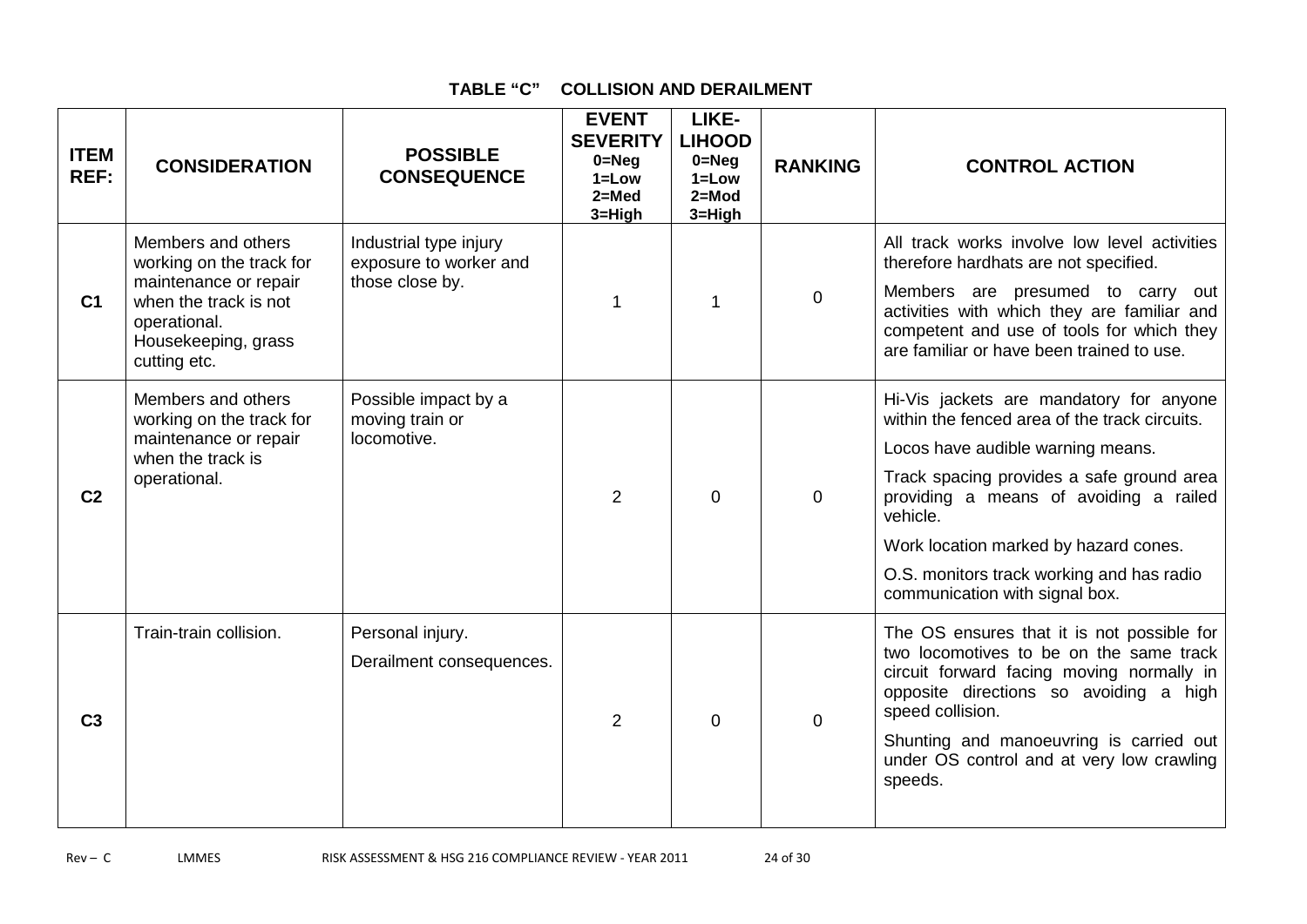| C <sub>4</sub> | Tail gate collisions. | Personal injury.<br>Derailment consequences. | $\overline{2}$ | 0 | $\mathbf 0$ | Signalling<br>provided<br>is<br>maintain<br>to<br>segregation distances and additionally there<br>is line of sight operation. Driving training<br>also enhances safety.                                                                                                                                                                                      |
|----------------|-----------------------|----------------------------------------------|----------------|---|-------------|--------------------------------------------------------------------------------------------------------------------------------------------------------------------------------------------------------------------------------------------------------------------------------------------------------------------------------------------------------------|
| C <sub>5</sub> | Derailment.           | Personal injury.<br>Derailment consequences. |                | 0 | $\mathbf 0$ | Due to the low travelling speed permitted<br>together with low centre of gravity of loaded<br>trucks and locomotives the derailments<br>experienced have only ever caused the<br>wheels to run onto the sleepers. There<br>have been to date no derailments that did<br>not leave the train in an upright position.<br>There have been no personal injuries. |
|                |                       |                                              |                |   |             | There has been to date no damage to<br>locomotives or any secondary events such<br>as unplanned releases of steam or spillage<br>of fuel.<br>The situation is continually<br>observed/monitored.                                                                                                                                                             |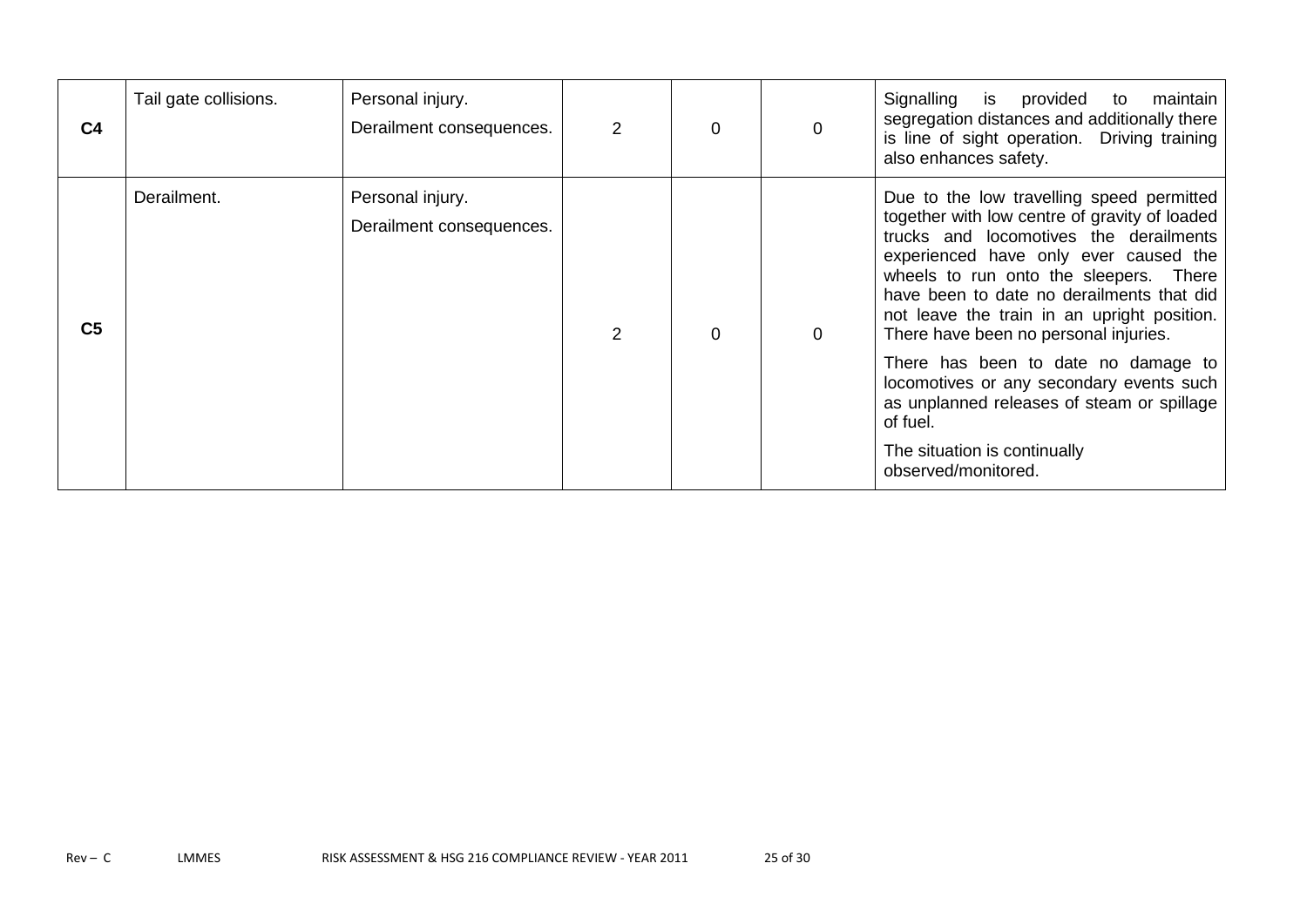### **TABLE "D" FUEL, EXPLOSION, & CORROSIVE FLUID HAZARDS**

| <b>ITEM</b><br>REF: | <b>CONSIDERATION</b>      | <b>POSSIBLE</b><br><b>CONSEQUENCE</b>                                                            | <b>EVENT</b><br><b>SEVERITY</b><br>$0 = Neq$<br>$1 = Low$<br>$2=Med$<br>$3 = High$ | LIKE-<br><b>LIHOOD</b><br>$0 = Neg$<br>$1 = Low$<br>$2 = Mod$<br>3=High | <b>RANKING</b> | <b>CONTROL ACTION</b>                                                                                                                                                                                                                                                                                                                                         |
|---------------------|---------------------------|--------------------------------------------------------------------------------------------------|------------------------------------------------------------------------------------|-------------------------------------------------------------------------|----------------|---------------------------------------------------------------------------------------------------------------------------------------------------------------------------------------------------------------------------------------------------------------------------------------------------------------------------------------------------------------|
|                     | Volatile Fuels.           | Fire/explosion when<br>refuelling petrol, diesel or<br>gas fuelled locomotives<br>and refuelling |                                                                                    |                                                                         |                | Refuelling is only permitted in the open area<br>rear of the Members building where there<br>are normally no naked flames of other hot<br>surfaces. Fuels are not stored in quantity.                                                                                                                                                                         |
| D <sub>1</sub>      |                           | maintenance machinery<br>such as lawn mowers.                                                    | 3                                                                                  |                                                                         |                | The fuel bunker is a separate store remote<br>from occupied buildings and public spaces.<br>The key to the lock of this bunker warns of<br>no smoking on the key tab and the bunker<br>lid is internally labelled the same.<br>The<br>outside of the bunker is not labelled as such<br>due to the possibility of vandalism if the<br>contents are advertised. |
|                     | <b>Low Volatile Fuels</b> | Burns and uncontrolled<br>fire in Steaming Bays.                                                 |                                                                                    |                                                                         |                | Fuels permitted in this area are lumped<br>coal, wood and small quantities of paraffin.                                                                                                                                                                                                                                                                       |
| D <sub>2</sub>      |                           |                                                                                                  |                                                                                    | 0                                                                       | $\mathbf 0$    | Permitted car parking local to the steaming<br>bay can be no closer than 8 feet to the<br>lighting off of locomotives due to the access<br>way and rails of the traverser.                                                                                                                                                                                    |
|                     |                           |                                                                                                  |                                                                                    |                                                                         |                | There are no open fires in the steaming bay<br>and hot ash is collected in purpose built<br>tray.                                                                                                                                                                                                                                                             |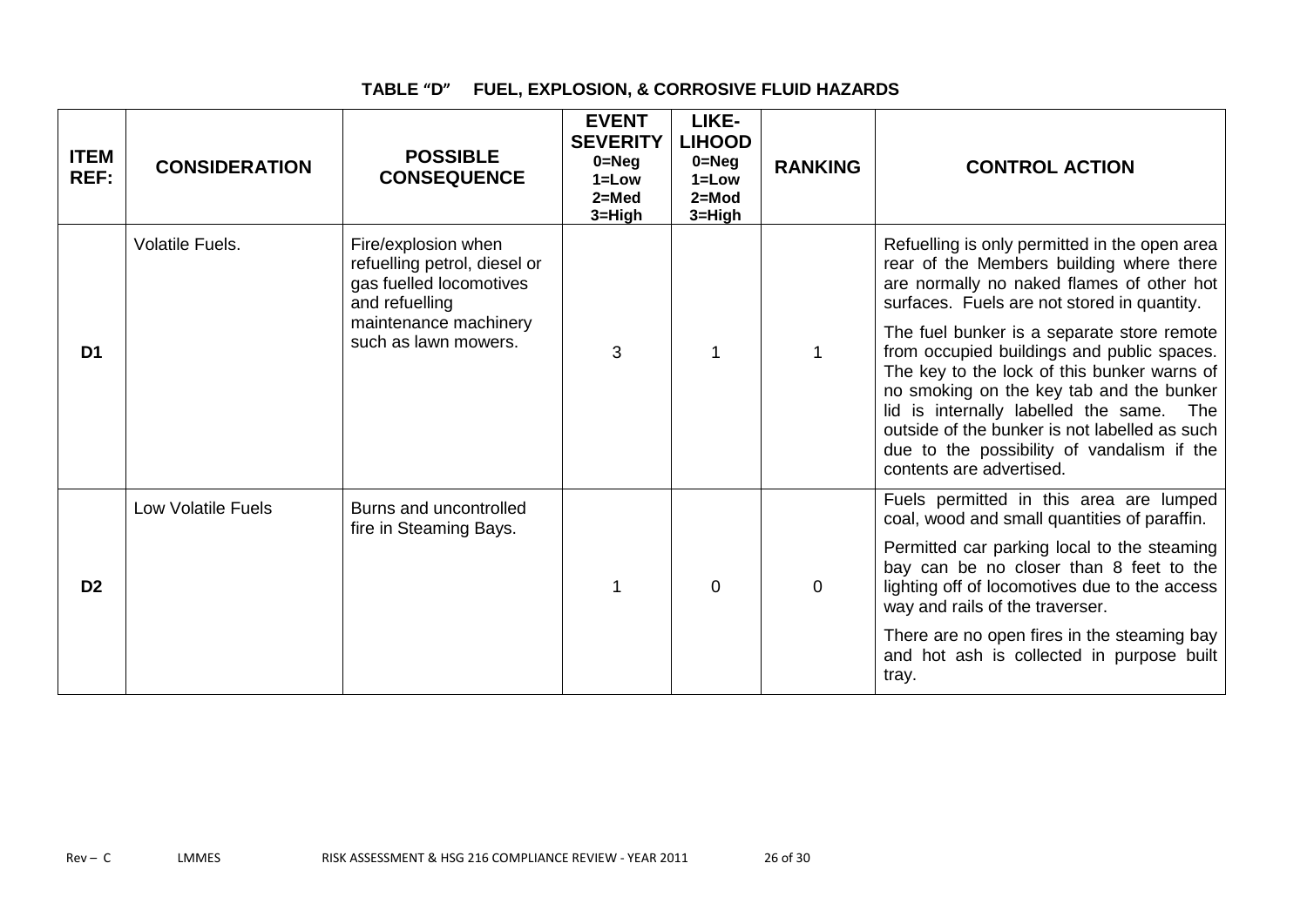| D <sub>3</sub> | Steam Generation.                                        | <b>Scalds and Burns</b>         | 2           | $\Omega$ | $\overline{0}$ | Boiler steam emission is a controlled event<br>issuing mainly from relief valves and such<br>jets are directed upwards away from<br>persons local to the event.<br>Steam from<br>relief valves condenses in the air close to<br>the point of release and burns are not<br>experienced.<br>Burns from hot surfaces are usually limited<br>to finger ends as the extent of hot surfaces<br>is limited by locomotive size, however<br>members/guests steaming their locomotives<br>are expected to be familiar with their<br>locomotives and so avoid such minor<br>contact burns. |
|----------------|----------------------------------------------------------|---------------------------------|-------------|----------|----------------|---------------------------------------------------------------------------------------------------------------------------------------------------------------------------------------------------------------------------------------------------------------------------------------------------------------------------------------------------------------------------------------------------------------------------------------------------------------------------------------------------------------------------------------------------------------------------------|
|                |                                                          |                                 |             |          |                | Public are not permitted in the steaming<br>bays.                                                                                                                                                                                                                                                                                                                                                                                                                                                                                                                               |
| D <sub>4</sub> | Acids and Alkalis.                                       | <b>Burns</b>                    | $\mathbf 0$ | $\Omega$ | $\mathbf 0$    | products<br>These<br>stored<br>are<br>not<br>at<br>Cinderbarrow.                                                                                                                                                                                                                                                                                                                                                                                                                                                                                                                |
| D <sub>5</sub> | Compressed air.<br>Distribution to signalling<br>system. | Signal line failure.            |             | $\Omega$ | $\mathbf 0$    | Pneumatic distribution lines and connectors<br>bore systems<br>small<br>specifically<br>are<br>designed for the purpose they are used for.<br>Signal lines in public areas are routed<br>underground in conduits. Signal box relays<br>and distribution is underneath a counter and<br>not in direct line of signal box personnel.                                                                                                                                                                                                                                              |
| D <sub>6</sub> | Compressed air.<br>Steaming Bays.                        | Pressure and flying<br>objects. | $\mathbf 1$ | $\Omega$ | $\mathbf 0$    | The air supply to the steaming bay<br>distribution<br>system<br>is<br>automatically<br>controlled to 30 psig.                                                                                                                                                                                                                                                                                                                                                                                                                                                                   |
| D7             | Compressed air.<br>Hand tools.                           | Burst tool casings.             | $\mathbf 0$ | $\Omega$ | $\overline{0}$ | There are no compressed air outlets points<br>for air tools.                                                                                                                                                                                                                                                                                                                                                                                                                                                                                                                    |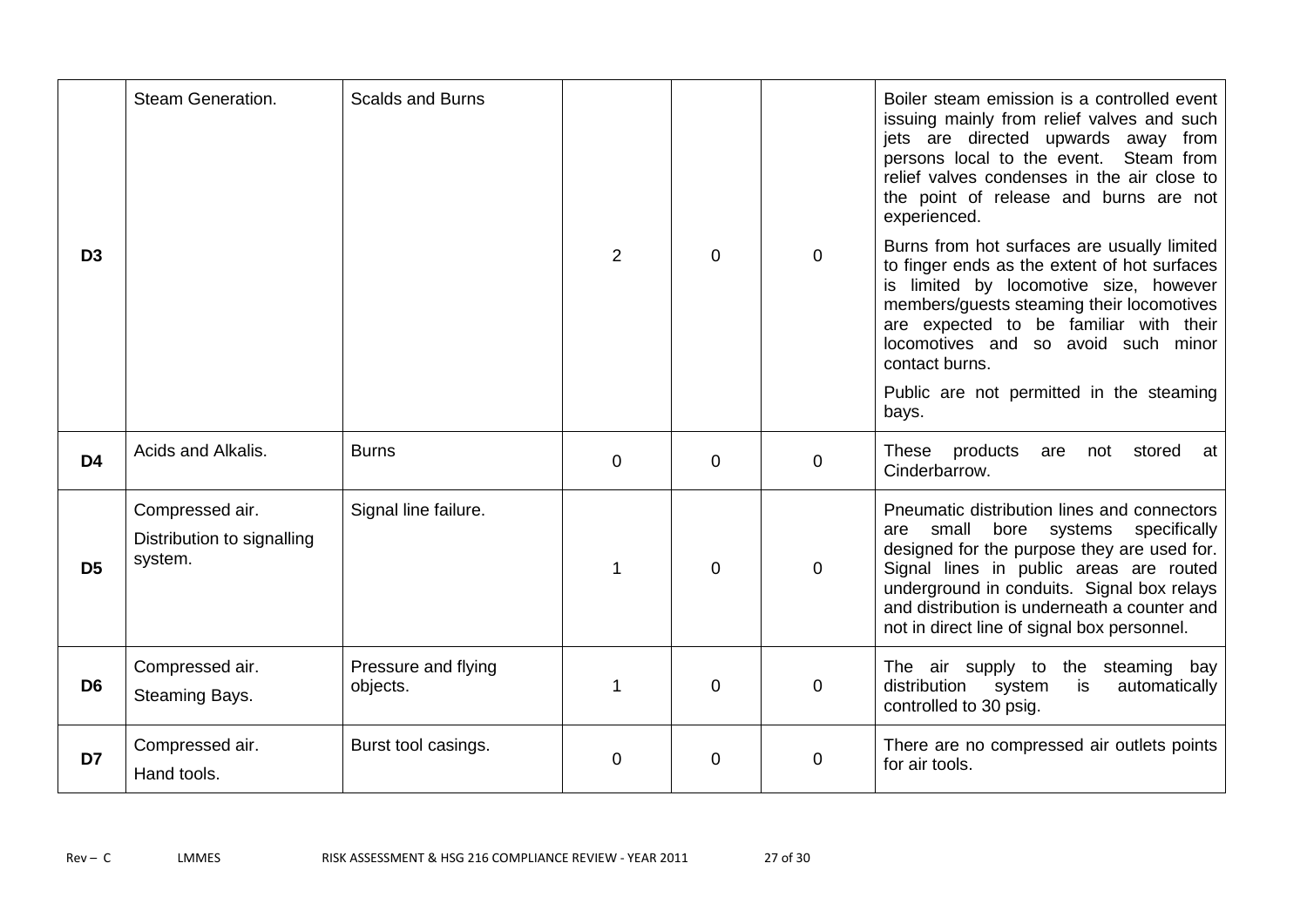| TABLE "E" | <b>ELECTRICAL HAZARDS</b> |  |
|-----------|---------------------------|--|
|-----------|---------------------------|--|

| <b>ITEM</b><br>REF: | <b>CONSIDERATION</b>     | <b>POSSIBLE</b><br><b>CONSEQUENCE</b> | <b>EVENT</b><br><b>SEVERITY</b><br>$0 = Neg$<br>$1 = Low$<br>$2=$ Med<br>3=High | LIKE-<br><b>LIHOOD</b><br>$0 = Neg$<br>$1 = Low$<br>$2=Mod$<br>3=High | <b>RANKING</b> | <b>CONTROL ACTION</b>                                                                                                                                                                                                                                                                                                                                          |
|---------------------|--------------------------|---------------------------------------|---------------------------------------------------------------------------------|-----------------------------------------------------------------------|----------------|----------------------------------------------------------------------------------------------------------------------------------------------------------------------------------------------------------------------------------------------------------------------------------------------------------------------------------------------------------------|
| E <sub>1</sub>      | 240 Volt AC systems.     | Electric shock                        | 3                                                                               |                                                                       |                | Systems are designed and installed in<br>accordance with regulatory requirements<br><b>PAT</b><br>followed<br>procedures<br>are<br>and<br>accordingly.                                                                                                                                                                                                         |
| E2                  | 12 Volt DC systems.      | Electric shock                        | 2                                                                               |                                                                       |                | These are related to battery operation and<br>charging systems. The operators of battery<br>powered locomotives are reasonably<br>expected to be familiar with their equipment<br>and only use the Society facilities for<br>topping up during a running day and this<br>action takes place in the open air.<br>Instruction for the use of the Society battery |
| E <sub>3</sub>      | 24 Volt DC Systems       | Electric shock                        | 3                                                                               |                                                                       |                |                                                                                                                                                                                                                                                                                                                                                                |
|                     |                          |                                       |                                                                                 |                                                                       |                | charging systems are adjacent to the<br>chargers.                                                                                                                                                                                                                                                                                                              |
| <b>E4</b>           | <b>Welding Equipment</b> | Electric shock                        |                                                                                 | 0                                                                     | 0              | Welding equipment is brought onto the site<br>as and when required by experienced<br>users.                                                                                                                                                                                                                                                                    |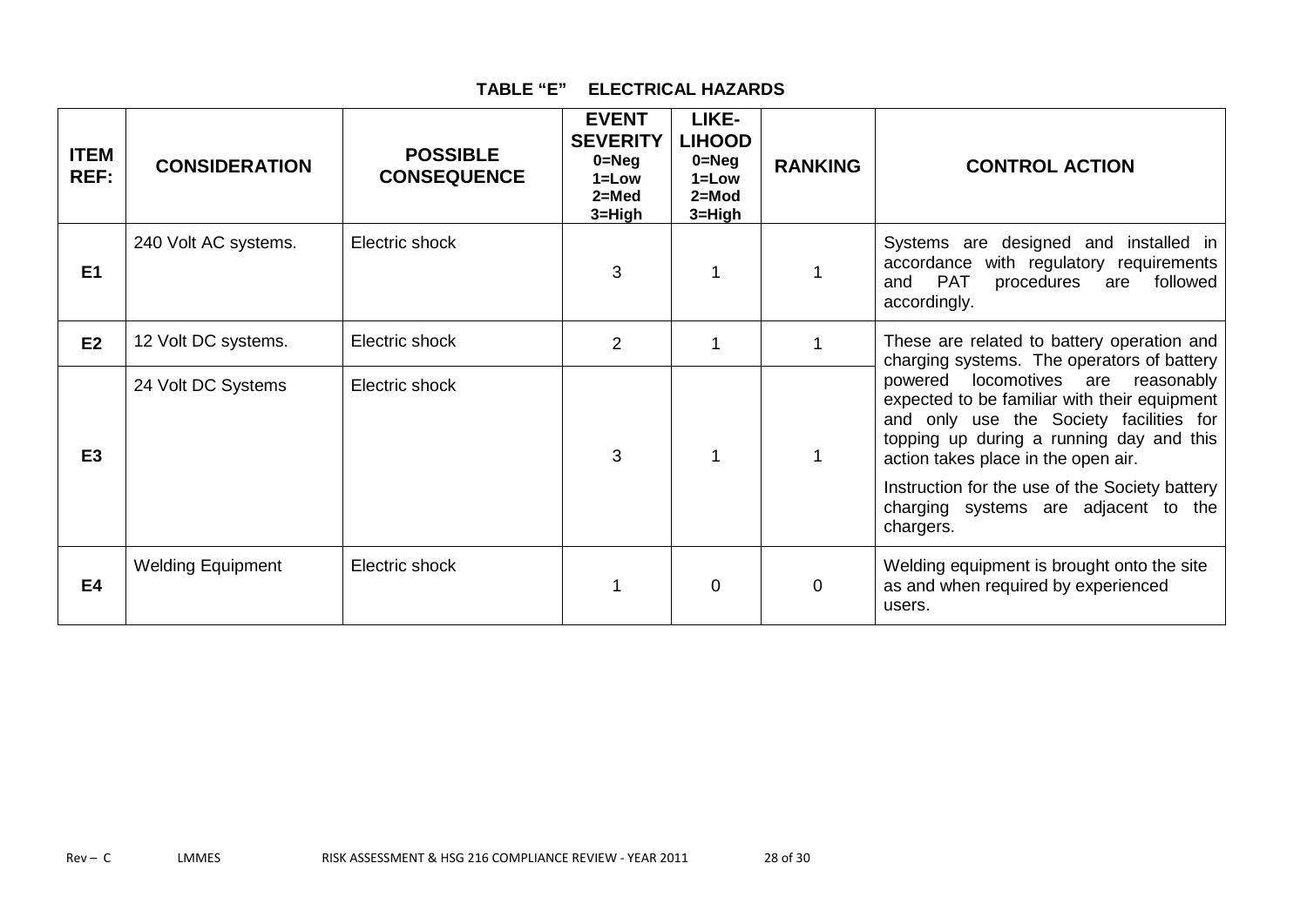| <b>ITEM</b><br>REF: | <b>CONSIDERATION</b>                                                                                 | <b>POSSIBLE</b><br><b>CONSEQUENCE</b>                          | <b>EVENT</b><br><b>SEVERITY</b><br>$0 = Neg$<br>$1 = Low$<br>$2=Med$<br>3=High | LIKE-<br><b>LIHOOD</b><br>$0 = Neg$<br>$1 = Low$<br>$2 = Mod$<br>3=High | <b>RANKING</b> | <b>CONTROL ACTION</b>                                                                                                                                                                                                                                                                             |
|---------------------|------------------------------------------------------------------------------------------------------|----------------------------------------------------------------|--------------------------------------------------------------------------------|-------------------------------------------------------------------------|----------------|---------------------------------------------------------------------------------------------------------------------------------------------------------------------------------------------------------------------------------------------------------------------------------------------------|
| F <sub>1</sub>      | Visiting locomotives.                                                                                | Dangers from unfamiliarity<br>with Cinderbarrow<br>operations. | 2                                                                              | 0                                                                       | $\mathbf 0$    | Refer to the following Items.                                                                                                                                                                                                                                                                     |
| F <sub>2</sub>      | Unfamiliarity with<br>methodology for handling<br>heavy loads.                                       | Strain injury. Dropped<br>objects.                             |                                                                                |                                                                         |                | LMMES Members supervises the steaming<br>bay operations during an open day when<br>visitors are welcomed.                                                                                                                                                                                         |
|                     |                                                                                                      |                                                                | 2                                                                              | $\Omega$                                                                | $\mathbf 0$    | The LMMES Member supervising operates<br>the hydraulic lift and the traverser and the<br>Visitor is responsible for the means of<br>bridging the gap between the trailer or<br>vehicle and the hydraulic lift as only he is<br>familiar with the weight and manoeuvrability<br>of his locomotive. |
|                     | Unfamiliarity with<br>methodology for<br>locomotive movements<br>onto and off the track<br>circuits. | Confusion resulting in an<br>incident.                         |                                                                                |                                                                         |                | LMMES Operating Superintendent (OS) for<br>the day controls the on and off track<br>movements by direct contact with the<br>locomotives driver and radio to the signal<br>box.                                                                                                                    |
| F <sub>3</sub>      |                                                                                                      |                                                                | 3                                                                              | $\Omega$                                                                | $\mathbf 0$    | Semaphore signal at the track circuit entry<br>point also provides the right of way<br>permission to the driver.                                                                                                                                                                                  |
|                     |                                                                                                      |                                                                |                                                                                |                                                                         |                | All visiting drivers will be given guidance for<br>safe running and instruction on our<br>signalling system.                                                                                                                                                                                      |

### **TABLE "F" VISITING LOCOMOTIVES**